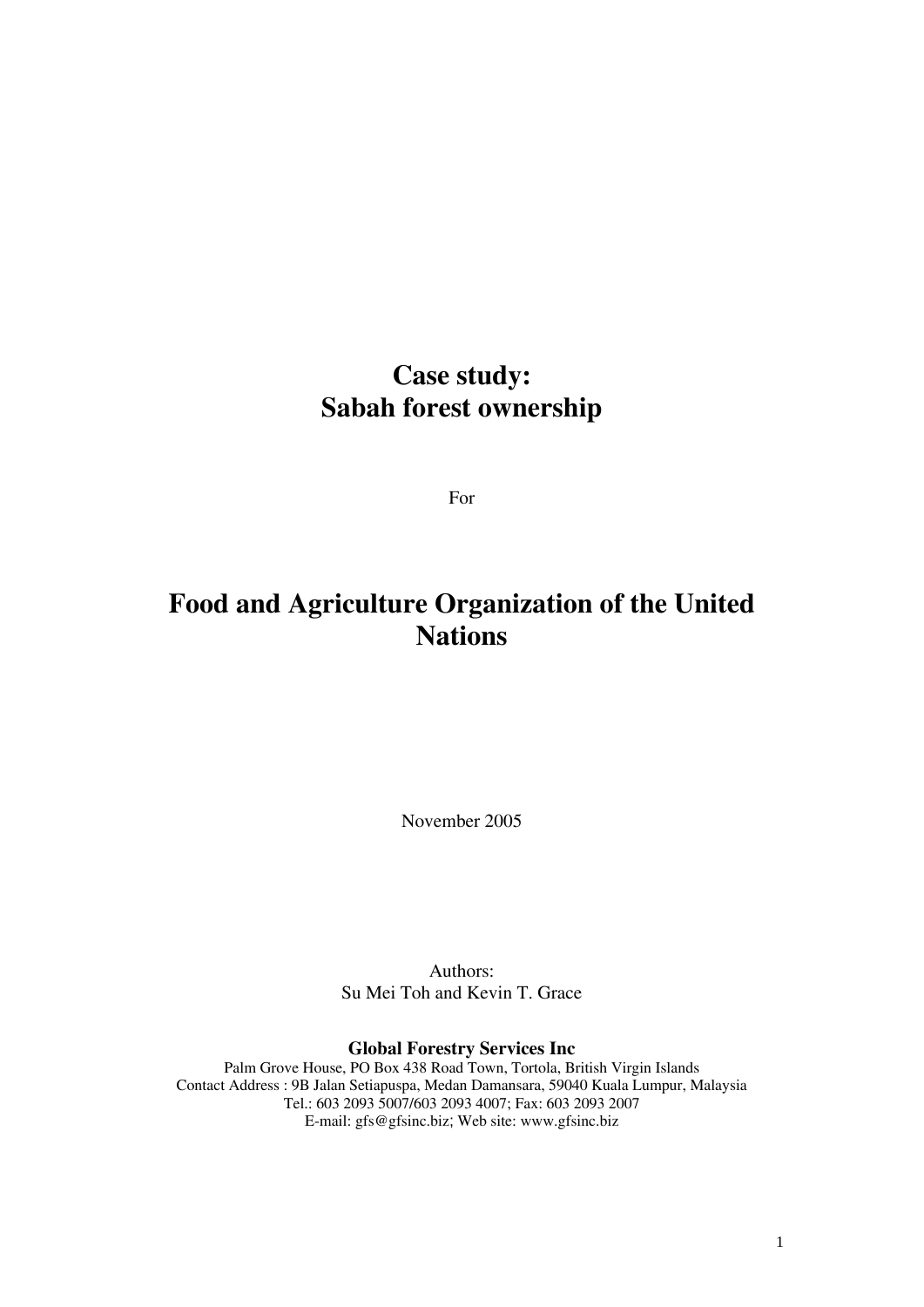# **Contents**

| <b>ACRONYMS</b>                                      | $\mathbf{I}$            |
|------------------------------------------------------|-------------------------|
| <b>EXECUTIVE SUMMARY</b>                             | Ш                       |
| Land tenure and property rights                      | iii                     |
| <b>Sabah forestry and SFMLA</b>                      | iii                     |
| <b>Communities in forest reserves</b>                | iv                      |
| <b>Livelihoods and poverty</b>                       | iv                      |
| <b>Conclusion</b>                                    | iv                      |
| <b>INTRODUCTION</b>                                  | $\mathbf{1}$            |
| Objective                                            | $\mathbf{1}$            |
| Methodology                                          | $\mathbf{1}$            |
| <b>Study approach</b>                                | $\mathbf{1}$            |
| THE FORMAL AND LEGAL CONTEXT                         | $\overline{\mathbf{c}}$ |
| Land area and ownership in Sabah                     |                         |
| <b>State property</b>                                | $\frac{2}{2}$           |
| <b>Private property</b>                              | 5                       |
| <b>CHANGES AND TRENDS</b>                            | 7                       |
| <b>Trends in forest management</b>                   | 7                       |
| <b>Trends in community involvement</b>               | 8                       |
| <b>Economic indicators and poverty in Sabah</b>      | 9                       |
| FOREST MANAGEMENT UNDER SFMLA                        | 11                      |
| <b>Operations</b>                                    | 11                      |
| <b>Effectiveness of SFMLA on forest management</b>   | 12                      |
| FOREST TENURE SYSTEMS AND INDIGENOUS COMMUNITIES     | 14                      |
| <b>Tenure issues</b>                                 | 14                      |
| Livelihoods                                          | 15                      |
| <b>Effectiveness of SFMLA on poverty alleviation</b> | 16                      |
| <b>CONCLUSION</b>                                    | 18                      |
| PROPOSALS FOR THE WAY FORWARD                        | 19                      |
| <b>Forest management</b>                             | 19                      |
| Land tenure and use rights                           | 19                      |
| <b>Further work</b>                                  | 19                      |
| <b>REFERENCES</b>                                    | 20                      |
| <b>Annex 1: Completed matrix</b>                     | 21                      |
| <b>Annex 2: Relevant legislation</b>                 | 22                      |
| <b>Annex 3: Forestry map of Sabah</b>                | 23                      |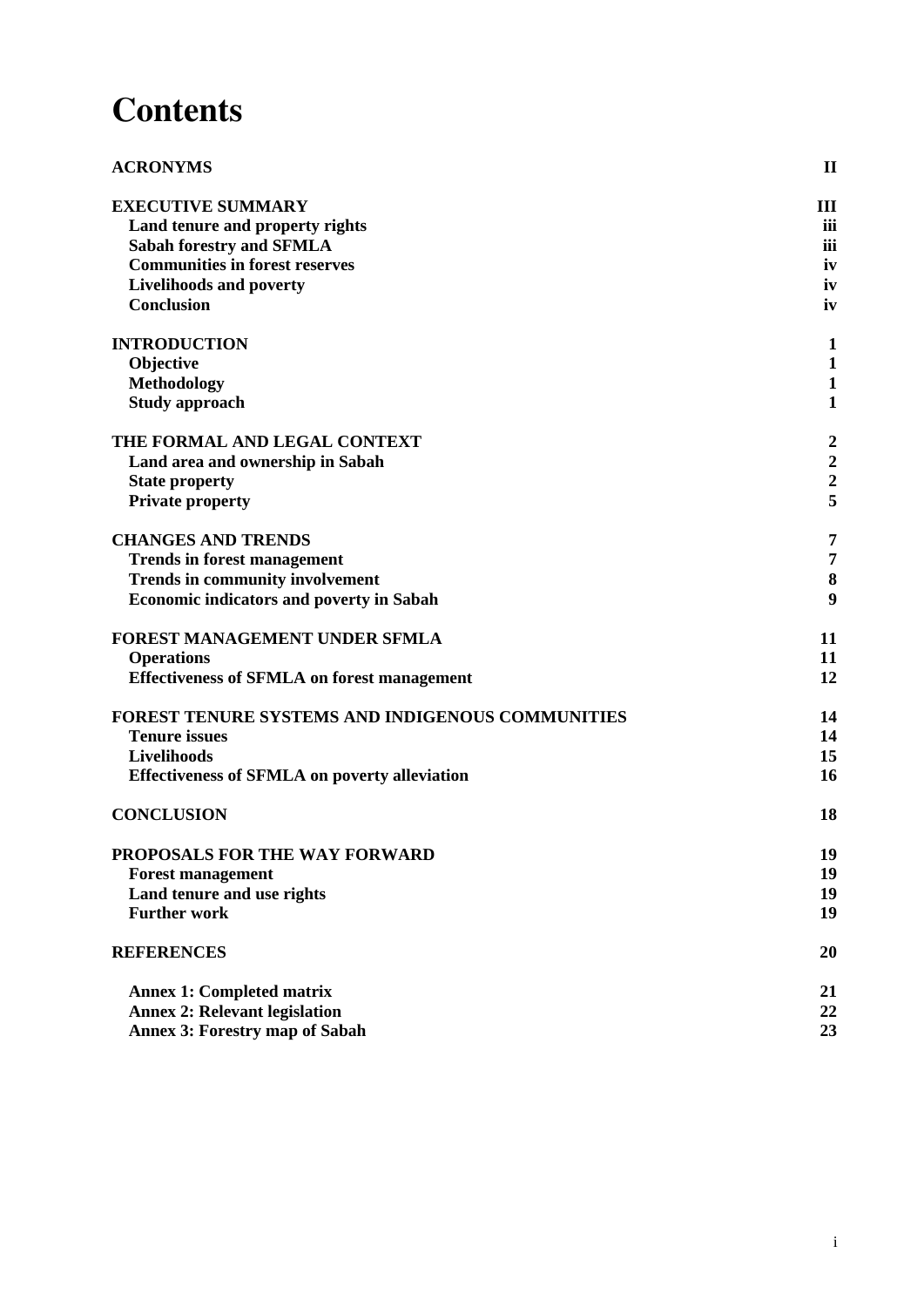# **Acronyms**

| CF           | community forestry                              |
|--------------|-------------------------------------------------|
| <b>FMU</b>   | <b>Forest Management Unit</b>                   |
| <b>FSC</b>   | Forest Stewardship Council                      |
| <b>GTZ</b>   | German Agency for Technical Cooperation         |
| <b>IDS</b>   | <b>Institute for Development Studies</b>        |
| <b>OP</b>    | <b>Occupation Permit</b>                        |
| <b>PACOS</b> | Partners of Community Organizations             |
| <b>SFD</b>   | <b>Sabah Forestry Department</b>                |
| <b>SFM</b>   | <b>Sustainable Forest Management</b>            |
| <b>SFMLA</b> | Sustainable Forest Management Licence Agreement |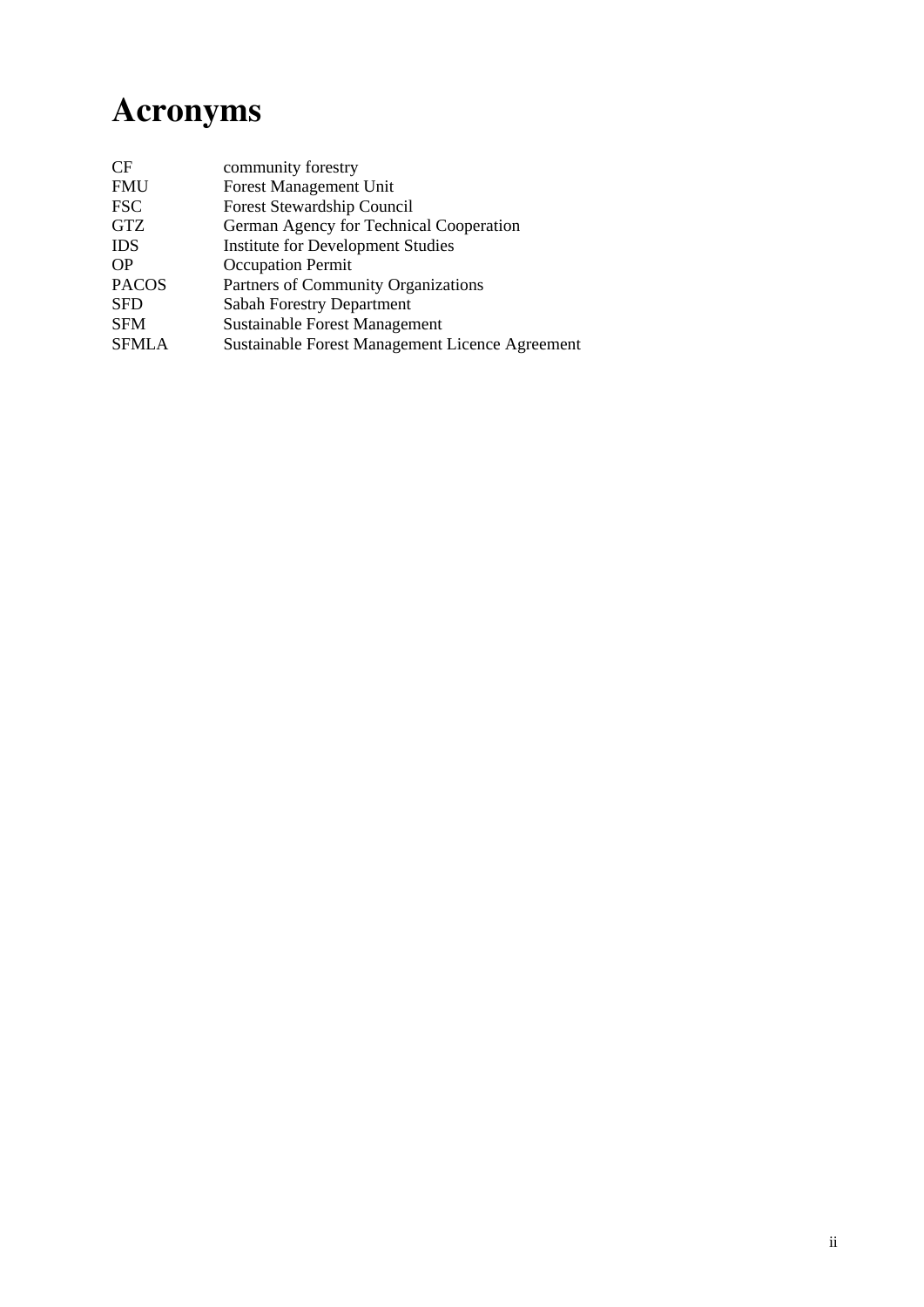## **Executive summary**

This case study looks at various topics related to forest tenureship in Sabah, Malaysia and the implications on the livelihoods of local communities. It includes reviews of landownership and forest tenure systems, land laws, rights issues, community development and poverty in Sabah.

### **LAND TENURE AND PROPERTY RIGHTS**

Land matters in Sabah are controlled by the state government, and claims to landownership have to be approved and registered by the state. Today's land laws are the legacy of laws introduced during the United Kingdom colonial administration, which assumed custody of all land not owned or not continually cultivated by communities. Sabah's Land Ordinance provides some protection for indigenous customary rights, stipulating strict conditions that must be met in order to claim customary land. Property rights fall into three categories: *state property rights*, which cover forest reserves; *private property rights*, which cover land that has been alienated by the state for development, as well as individual indigenous titles; and *communal property rights*, which cover indigenous reserves and the communal titles to customary land that communities apply for. It is not known how much land has been granted to communities under indigenous title, community title and indigenous reserve.

Communities tend to have only limited understanding of their indigenous rights as provided in the Land Ordinance, and many communities have not formally registered their traditional claims. This, compounded by gazettement exercises that failed to consult forest communities properly, has resulted in communities losing their customary rights to land when it is gazetted as forest reserve or other protected areas or when it is alienated for development projects. Existing legislation, including indigenous customary rights law, provides some protection to community resources and territory, but the state land laws are generally seen as too rigid and limited, with insufficient recognition of customary laws or Adat.

#### **SABAH FORESTRY AND SFMLA**

Forest resources in Sabah have been seriously depleted through uncontrolled timber exploitation over the last 30 years, and more recently through large-scale conversion to other uses, especially oil-palm plantations. Sabah's forest policy was restructured in 1997 to address these problems, and the current forest policy and licensing system focus on a total forest management approach rather than just timber harvesting. The policy includes provisions for sustainable forest management (SFM), controlled harvesting, reforestation, the multi-use of forest lands, and community development projects.

Short-term timber harvesting licences were phased out to make way for the Sustainable Forest Management Licence Agreement (SFMLA), which provides a long-term tenure of 100 years and covers areas that average 100 000 ha each. So far, 12 SFMLAs have been awarded to private sector companies and a quasi-government organization (Yayasan Sabah), covering a total of more than 2 million ha of mostly logged-over forest land. The Sabah Forestry Department (SFD) manages several forest management units (FMUs) and is responsible for approving forest management plans.

Privatization of the state's forest resources is aimed at reducing the state's budget deficits and allowing the state to focus on monitoring and policy-making for consistency and sustainability, while the private sector handles management. However, not all SFMLA licensees have expertise in SFM, and the low quality of forest stock means that the revenues from timber extraction are minimal while the administrative costs of meeting SFMLA objectives are high. Pressure to make land profitable has resulted in growing demand to convert degraded forest to commercial agriculture, especially oil-palm, which is Sabah's main export commodity and enjoys good returns.

After eight years of operation, the SFMLA system does not seem to have improved forest management significantly in most FMUs. Several licences have been revoked because of non-compliance with requirements. However, best practices in forest management have emerged from SFD-managed FMUs, such Deramakot, which has been certified by the Forest Stewardship Council (FSC). This indicates that in the absence of a strong regulatory environment and suitable financial incentives for licence holders, the certification process is key to achieving good forest management in Sabah.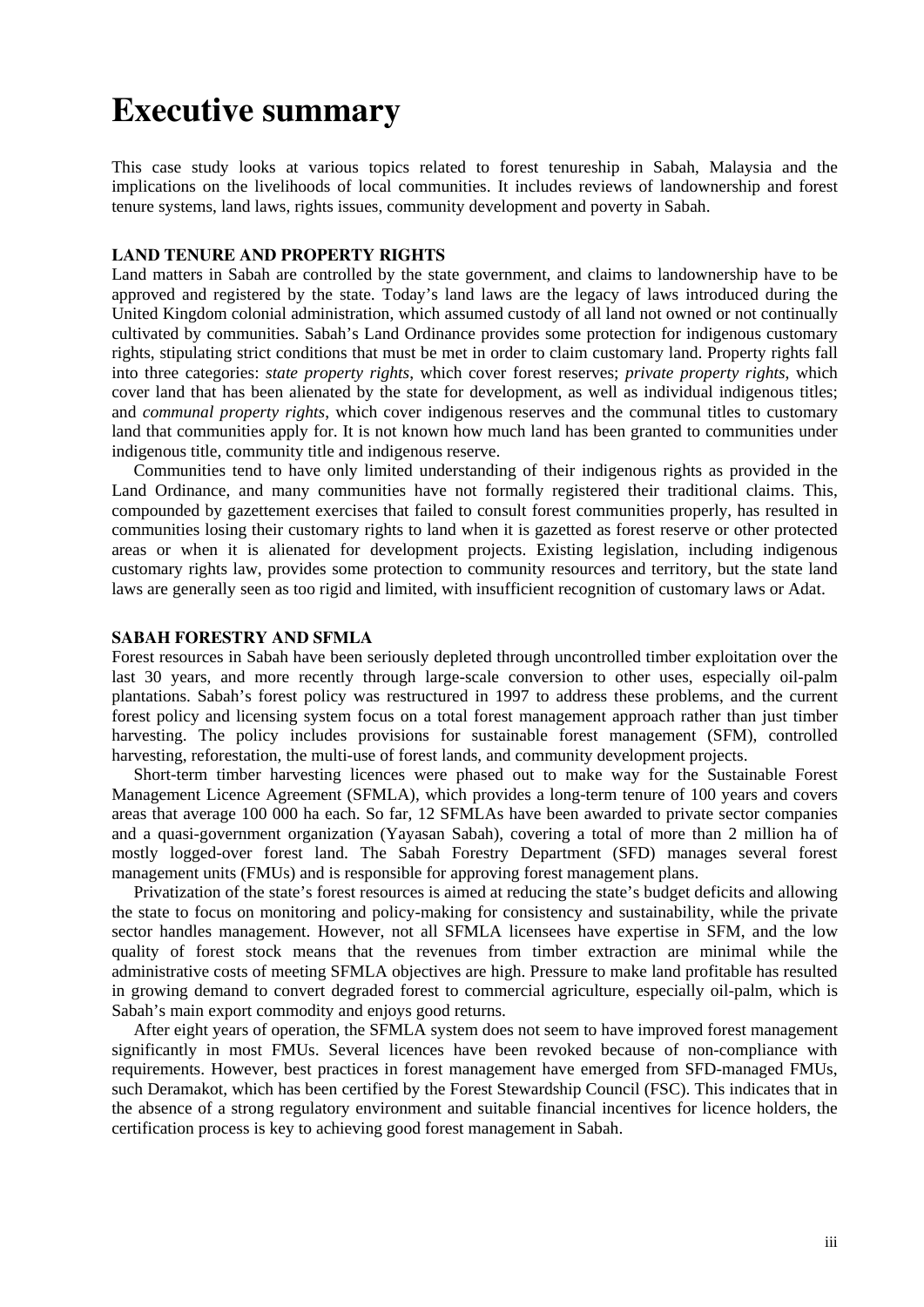#### **COMMUNITIES IN FOREST RESERVES**

It is estimated that up to 25 000 people live in forest reserves and an undocumented number on the fringes of reserves, where they put similar pressures on the forest. SFD started to implement a community forestry programme in 1984 to deal with so-called illegal settlement and cultivation in forest reserves and to improve the livelihoods of forest communities. However, this programme has not significantly improved community livelihoods since its inception. Early projects focused on infrastructure rather than socio-economic development, and were carried out inconsistently, leading to poor results. Early projects also tended to be non-participatory, and a socially acceptable mechanism for co-management with communities has yet to be developed. However, the community forestry programme has succeeded in paving the way for other government extension agencies to reach indigenous villages. More recent projects stress the importance of community participation and ownership of programmes. Agroforestry (rubber, fruit trees, etc.) is encouraged as a livelihood option for communities and a means of reforesting degraded areas.

SFMLA requires that land within forest reserves be set aside for communities and that community forestry projects be developed. To formalize the presence of communities in forest reserves, SFD has recently introduced the use of Occupation Permits (OPs), which cost 250 ringgits (\$M) (US\$68) per hectare per year. Although the community participates in deciding the duration of and total area covered by the permit, the final decision remains with SFD. SFD's formal acknowledgement of forest communities and their traditional claims to land is a positive development, which can be traced to the requirements of the certification process.

### **LIVELIHOODS AND POVERTY**

Many rural communities are chronically poor, with few or no income-generating opportunities. Sabah has one of the highest incidences of poverty in Malaysia. The livelihoods of indigenous communities are a mix of subsistence agriculture, small-scale livestock rearing, collection of forest products and, where accessible or possible, cash cropping. Livelihood strategies are very diverse, depending on many factors such as traditional and cultural values, access to markets and towns, availability of secure land tenure and opportunities for wage labour.

The lack of available land is one of the greatest challenges facing communities, especially those with no legal claim to their customary land within forest reserves. These communities are restricted from clearing additional land for their own use or cash cropping, which effectively limits their livelihood options. An analysis of case studies suggests that the determining factor in improving rural livelihoods may be access to land rather than access to forest resources. There is also little evidence that forestry *per se* has a role in poverty alleviation, while other factors − such as secure land tenure, commercial agricultural production, and proximity to transport infrastructure and markets − would seem to be far more important.

Meeting SFMLA requirements for community development through a combination of occupation permits and agroforestry projects could improve land tenure security and the livelihoods of communities in forest reserves, but this approach is still at its very early stages of development.

### **CONCLUSION**

Although SFD is on the right path with its prescriptions and emphasis on SFM, there is no clear evidence that this has brought benefits to forests or community livelihoods. The main obstacle may be financial, but there is also a lack of vision among the private enterprises and the state. Currently, best practices in forest management can only be seen in SFD-managed FMUs that have either already been certified or are undergoing the certification process.

The state must find ways of making long-term forest management an economically attractive option compared with alternative land uses such as oil-palm that destroy both forest and community lands. Licensees and local communities need to be aware of the value of SFM and forest rehabilitation. The focus on agroforestry in community forestry projects bodes well, and should be encouraged as part of a policy that encourages diversity of land use and promotes livelihoods for indigenous communities. The state must also review its relevant policies and be open to innovative solutions that provide more equitable outcomes for communities with traditional claims to land.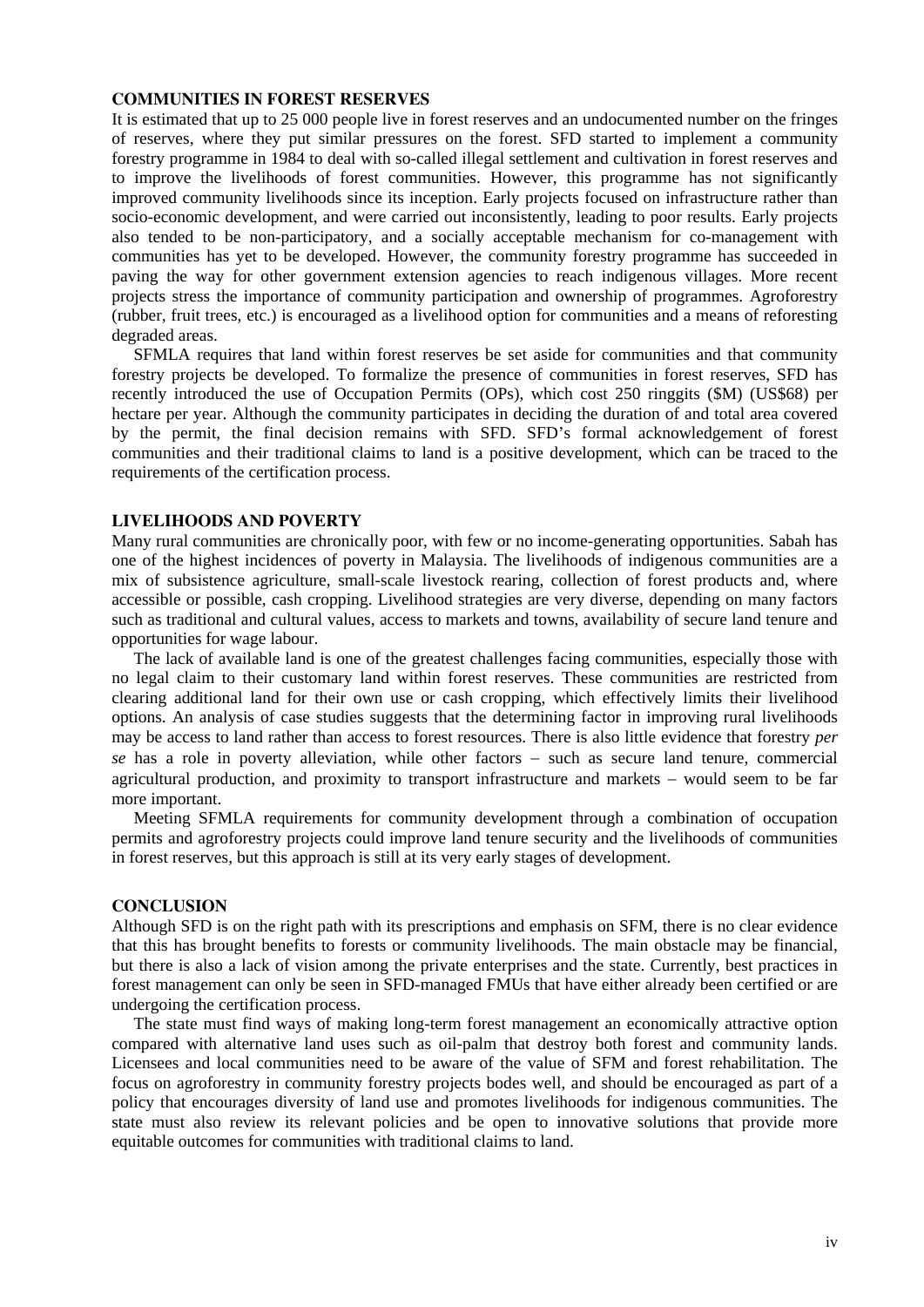## **Introduction**

## **OBJECTIVE**

The objective of this study is to improve understanding of the relationship between forest resource tenure and forest management, and the implications for the livelihoods of rural forest-dependent communities in the state of Sabah, Malaysia. It forms part of FAO's regional study of trends in forest ownership, forest resources tenure and institutional arrangements in Asia, and of how these affect forest management and poverty levels in selected countries.

In accordance with the objectives of the FAO study, this Sabah case study includes a quantitative and qualitative analysis of forest tenure, access to forest resources, management agreements, institutional and other informal arrangements, and the position of indigenous communities. Along with other case studies from the region, it aims to:

- identify the trends in institutional arrangements and management agreements, and their
- contributions to sustainable forest management (SFM), local livelihoods and poverty reduction;
- identify the possible influences of forest ownership and forest management systems on forest law compliance and the monitoring and evaluation of forest use;
- compile detailed data on forest ownership and management arrangements in the region;
- contribute to an overview of ownership and management arrangements in the region.

The outcome of the FAO study will be a better understanding of how rights and responsibilities are linked to ownership, use and management type for forest resources in Asia, and of how these rights and responsibilities are respected and exercised. This information will inform forest policy development and implementation, and help to address the roles of forests in poverty reduction in the region.

## **METHODOLOGY**

The authors sought quantitative data on forest ownership and management agreements from the Sabah Forestry Department (SFD). They also carried out a literature review of available reports and studies, and held consultations with relevant state government departments, non-governmental organizations (NGOs), consultants and other individuals. In addition, they attended a community stakeholder workshop in the town of Telupid at which the views and perspectives of three village communities (Kg. Mangkuwagu, Kg. Saguon and Kg. Tampasak) in the Mangkuwagu Forest Reserve were obtained. Valuable insight to the case study was provided by Global Forestry Services (M), which has long experience of working in forestry management issues in Sabah.

## **STUDY APPROACH**

The main focus of this case study is the management of forest reserve land, mainly Class 2 Production Forests. As forest and land tenure issues are inseparable in Sabah, the study also incorporates discussion of land rights, especially customary rights.

During research, it emerged that facts and figures for certain components of the study were difficult to obtain. In addition, the Sustainable Forest Management Licence Agreement (SFMLA) is still a relatively new approach to forest management, and few studies of its impacts have been carried out. Because of the limited time available for research, the study leans towards qualitative information and perspectives from government and non-governmental sources.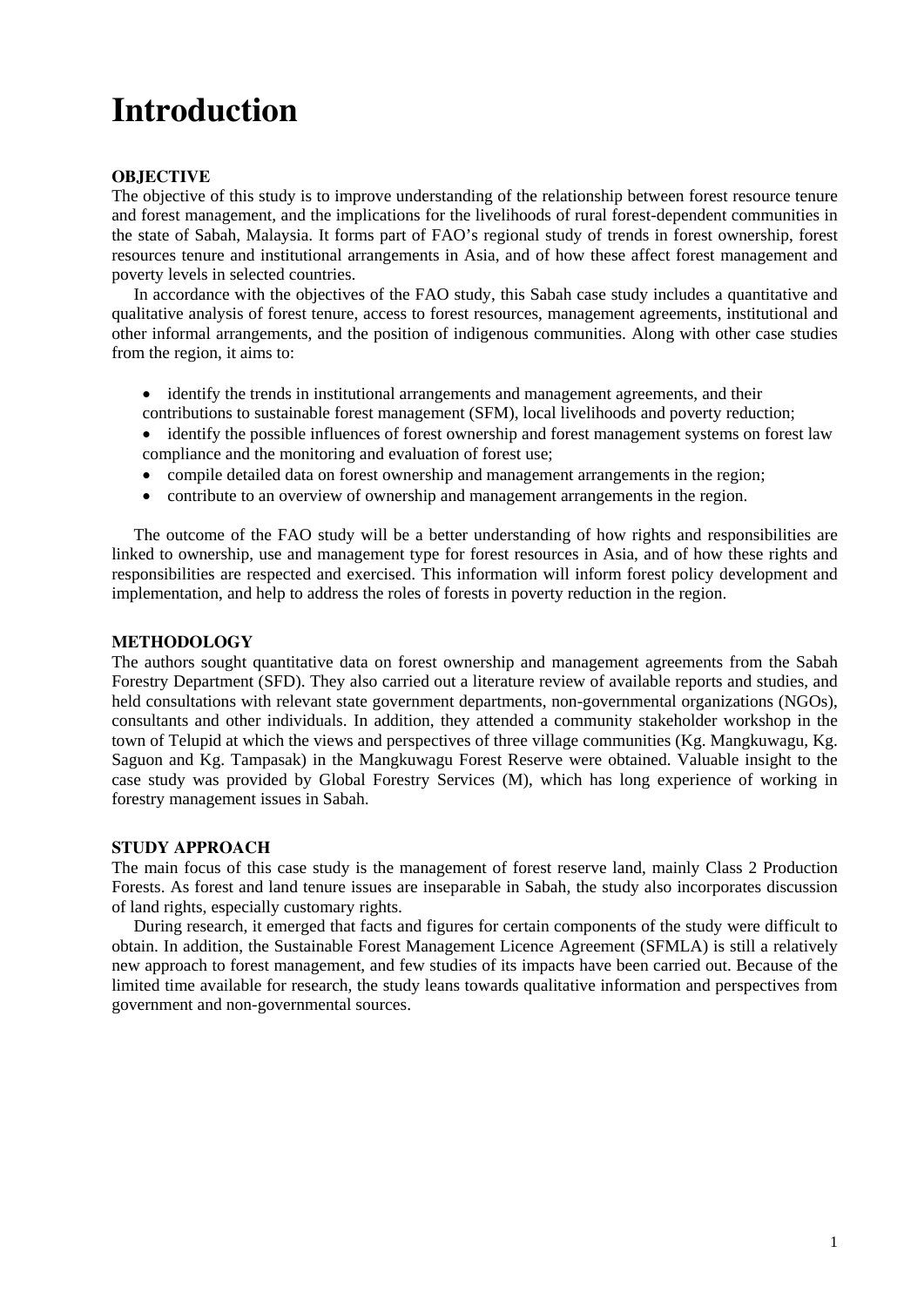## **The formal and legal context**

### **LAND AREA AND OWNERSHIP IN SABAH**

As in the rest of Malaysia, in Sabah the state government controls all land matters and owns most of the land, including forest land, for which there are no registered and approved claims. Claims to land ownership or tenureship have to be approved and registered by government mechanisms. Formal tenures are always related to land, and not to forest or mineral resources.

Sabah's land laws are a legacy of similar laws introduced by the United Kingdom colonial administration, which assumed custody of all land not owned or under continual cultivation by communities. Today, property rights in Sabah fall into the following three categories:

• **State property rights**. Land under this category is known as "state land"; forest reserves are also considered state property.

• **Private property rights**. These apply where the state has alienated land for development. Usually, this means oil-palm or other tree plantations owned by private sector companies or individuals. The Land Ordinance, Part IV provides private ownership rights for individuals (indigenous title) and communal property rights (communal title) for community ownership.

• **Communal property rights**. Communities can also gain communal property rights through applying for an indigenous reserve. This differs from communal title in that the community cannot transfer these rights to other parties. There are also restrictions on land use, and a Board of Trustees must be established to manage the indigenous reserve. Although communal property rights are enshrined by law, only a very small area is currently gazetted under them.

As details on land area under these categories are not available, the study can only provide data on land under forest reserves and national parks. The total land area under these two categories is approximately 3 864 000 ha, or 52.5 percent of the total land area of Sabah (7 362 000 ha). As well as the forest reserves, other state land is forested. The area of this land is not known, but most of it is earmarked for development projects (alienated), particularly agriculture such as oil-palm plantations. In 2003, the area under oil-palm cultivation was 1 076 000 ha, or 87 percent of the total 1 255 000 ha under agricultural cultivation.

#### **STATE PROPERTY**

#### **Forest reserves**

Forest reserves are classed into seven categories (Table 1), and most of them are under the jurisdiction of SFD. There are 3 594 515 ha of forest reserves in Sabah (48.8 percent of the total land area), 2 685 119 ha (75 percent) of which are in Class II Commercial Forest for production purposes. Class III Forest Reserves, or domestic forest reserves, were established mainly to provide forest areas for local communities to hunt, fish and collect minor forest produce for their own domestic use, subject to permits. The area in this class is 7 355 ha, only 0.2 percent of the total forest reserve area.

Class IV Forest Reserves, or amenity forest reserves, were established mainly to provide recreational opportunities for the general public. The total area in this class is 20 767 ha, 0.6 percent of the total forest reserve area.

Four classes may be regarded as protected areas: Class I Protection Forests, the main function of which is to safeguard water supplies, soil fertility and environmental quality; Class V Mangroves; Class VI Virgin Jungle Reserves, which comprise 50 relatively small areas intended to provide undisturbed forest for research purposes and the preservation of gene pools; and Class VII Wildlife Reserves, which are for the protection of wildlife and are managed by the Sabah Wildlife Department.

A forest reserve is gazetted under the provisions of the Forest Enactment of 1968, which requires notices to be posted to forest communities to allow for objections. It is widely known that this requirement was often not properly observed in the past, and many communities were not aware that their customary land had been included in a reserve until logging activities started (according to information from the Partnership of Community Organizations [PACOS]). The future of indigenous communities whose lands have become part of forest reserves or protected areas depends on the government agencies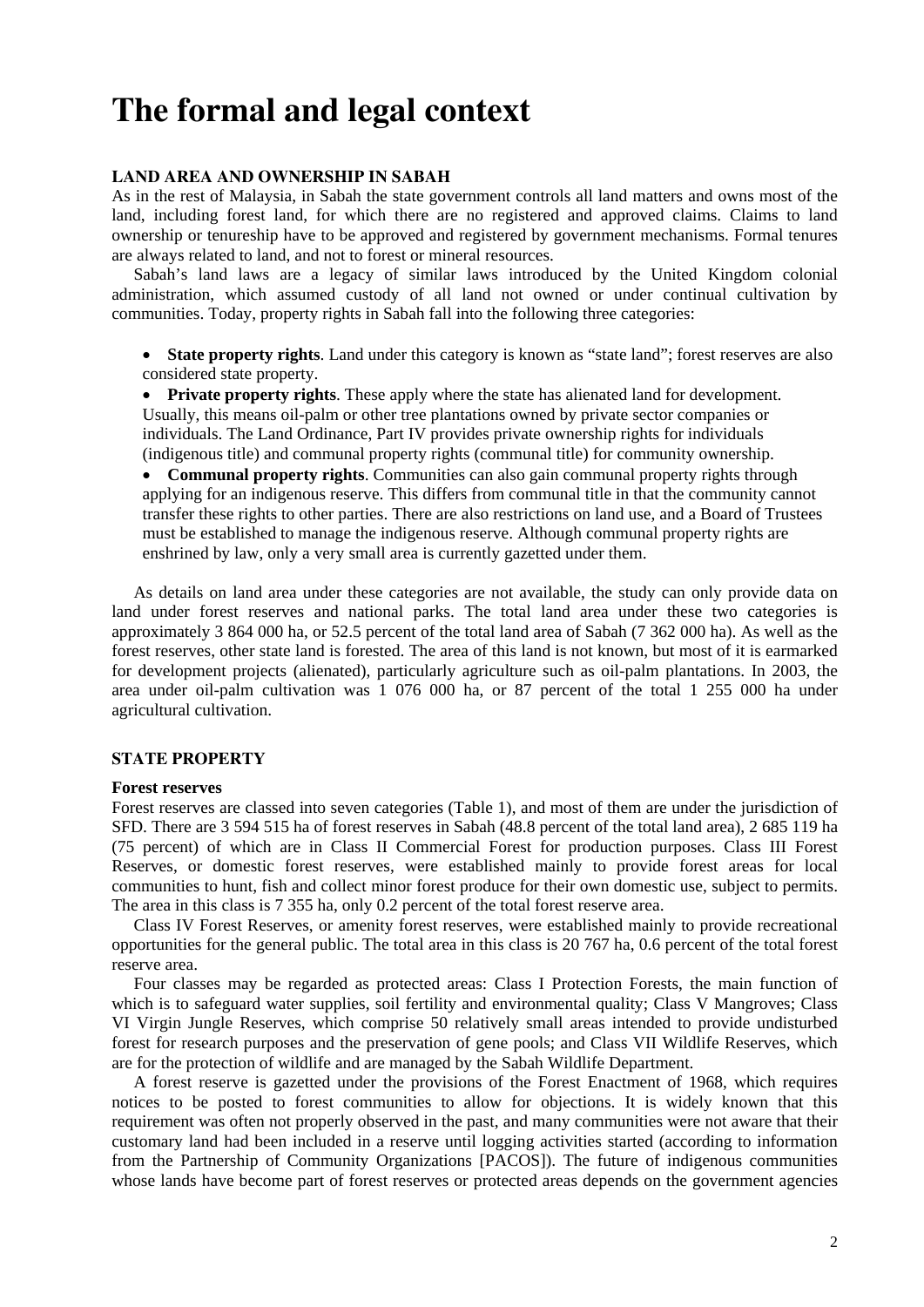tasked with managing these forest lands, e.g. SFD for forest reserves and the Sabah Parks Authority for national parks.

| <b>Class</b> |                         | Size (ha) | $\%$ |
|--------------|-------------------------|-----------|------|
|              | Protection              | 342 216   | 9.5  |
| Ш            | Commercial              | 2685119   | 74.7 |
| Ш            | Domestic                | 7 3 5 0   | 0.2  |
| IV           | Amenity                 | 20767     | 0.6  |
| V            | Mangrove                | 316 024   | 8.8  |
| VI           | Virgin Jungle           | 90 386    | 2.5  |
| VII          | <b>Wildlife Reserve</b> | 132 653   | 3.7  |
| <b>Total</b> |                         | 3 594 515 | 100  |

## TABLE 1 **Forest reserve classes and areas**

*Source:* Sabah Wildlife Department, www.sabah.gov.my/jhl/.

### *Forest management units and SFMLA*

Prior to 1997, several types of licence for commercial timber harvesting were issued by SFD. These included:

- timber licence agreements, valid for 21 to 25 years (no longer issued);
- special licences, valid for five years (no longer issued);
- Form 1 Licences, valid for one to three years (the only type of licence that is still issued by SFD).

Forest lands in Sabah are divided into 27 forest management units (FMUs) that comprise both state land and commercial forest reserves. FMUs are essentially administrative districts that have been delineated according to their management history, relationship to administrative districts, natural boundaries, etc. (Mannan and Yahya, 1997). The division into units is primarily for operational convenience and provides "a framework for changes that may be required in the future during the implementation of SFM in each unit" (Mannan and Yahya, 1997). FMUs average 100 000 ha in area and each is the administrative boundary of a District Forest Office. In September 1997, the timber licence agreement and the special licence were replaced with Sustainable Forest Management Licence Agreements (SFMLAs), which are valid for 100 years. So far, 12 SFMLAs have been awarded to private enterprises and a government social organization (Yayasan Sabah), covering a total of more than 2 million ha (Table 2).

In addition, long-term licences have also been issued for three large areas that are not directly under SFMLAs and are meant for conversion to plantation (shown in italics in the last three rows of Table 2). Sabah Forest Industries has been planting *Acacia mangium* for chipwood, and KTS started to plant a small area of rubber trees as plantation wood but stopped because of financial issues. Benta Wawasan is registered as a separate organization, but is actually managed by Yayasan Sabah; it has been using subcontractor companies to clear large areas within its licensed area.

As well as SFMLAs, SFD also issues Form 1 Licences for timber harvesting in forest reserves and on state and alienated land. Depending on the size of the area, these licences may be issued for a period of one to five years. In the last five years, 134 Form 1 Licences have been issued, covering a total of 154 540 ha. The annual number of licences and area covered have declined substantially over this period, from 55 licences for 49 272 ha in 2000 to just five licences for 3 427 ha in 2005.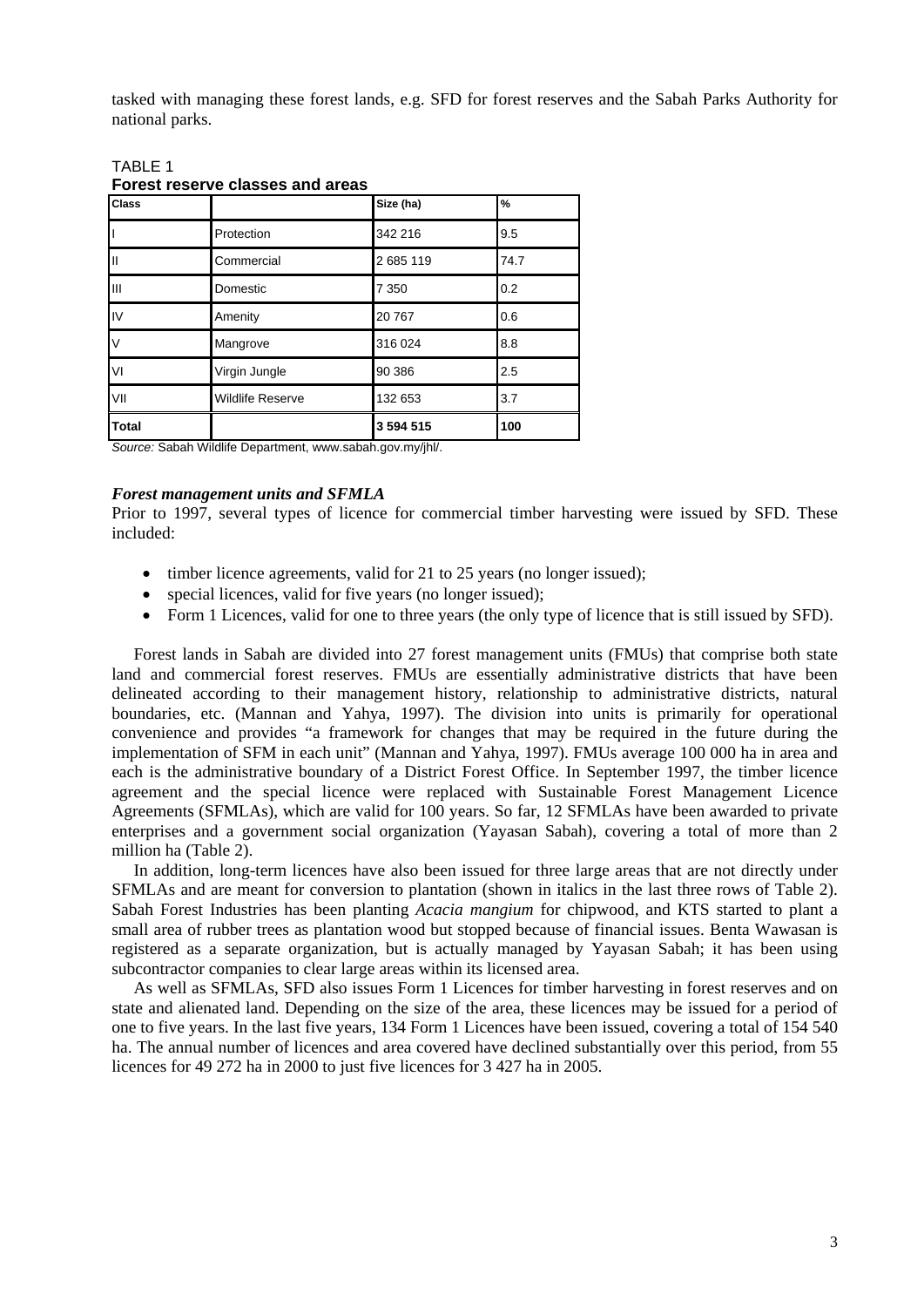| OI MLA IIUCIIUC IIUIUCI S AIIU AI CA |                            |                                |           |  |  |
|--------------------------------------|----------------------------|--------------------------------|-----------|--|--|
| <b>SFMLA licence no.</b>             | Organization               | FMU no(s).                     | Area (ha) |  |  |
| <b>SFMLA 01/97</b>                   | Idris Hydraulic            | 8, 13                          | 234 552   |  |  |
| SFMLA 02/97 (cancelled)              | <b>Bugaya Forests</b>      | 25                             | 119 695   |  |  |
| <b>SFMLA 03/97</b>                   | <b>Bornion Timber</b>      | 11                             | 108 993   |  |  |
| <b>SFMLA 04/97</b>                   | Sapulut Forest Development | 14                             | 95 300    |  |  |
| <b>SFMLA 05/97</b>                   | North Borneo Timber Corp   | 2                              | 94 227    |  |  |
| <b>SFMLA 06/97</b>                   | Timberwell                 | 3                              | 71 293    |  |  |
| <b>SFMLA 07/97</b>                   | <b>TSH Resources</b>       | 4                              | 123 385   |  |  |
| <b>SFMLA 08/97</b>                   | Anika Desiran              | 5                              | 101 161   |  |  |
| <b>SFMLA 09/97</b>                   | Yayasan Sabah              | 15, 16, 20, 21, 22, 23, 24, 26 | 599 828   |  |  |
| <b>SFMLA 11/97</b>                   | Lembaga Tabung Haji        | 18                             | 10 117    |  |  |
| <b>SFMLA 12/97</b>                   | <b>Total Degree</b>        | 18                             | 4 0 4 7   |  |  |
| SFMLA 13/97 (cancelled)              | Support Axis               | 18                             | 6 0 7 0   |  |  |
| JP(SLK) 125/93(CO)                   | <b>KTS Plantation</b>      | 19                             | 57240     |  |  |
| JP(KSG)107/96(CO)                    | Sabah Forest Industries    | $\overline{7}$                 | 276 623   |  |  |
| JP(TKA)122/96(CO)                    | Benta Wawasan              | 21, 22, 23, 24, 26             | 106 310   |  |  |
| Total                                |                            |                                | 2 008 841 |  |  |

## TABLE 2 **SFMLA licence holders and area**

## *Role of SFD*

With this change in licensing arrangements, the responsibility for SFM is shared between SFD and the private sector. The licensee posts a \$M5 million bond on award of the SFMLA*.* SFD trains the licensee's personnel, provides guidance and pursues continuous improvement of the technologies and skills needed for SFM. This framework emphasizes self-regulation by the licensee, and provides for third-party certification, while SFD has a more administrative role in supporting the implementation of SFM. In addition, SFD also manages 331 814 ha of forest lands, which include Deramakot Forest Reserve, Trus Madi, Tangkulap-Pinangah Forest Reserve and FMU 25 (formally held by Bugaya Forest).

SFD staff monitor the SFMLA companies regarding their performance according to their forest management plans. These plans are approved by SFD and include silviculture, rehabilitation and the use of reduced-impact logging systems in areas approved for harvesting. SFD rescinded SFMLA 02/97 in 2005 for non-compliance with the conditions of the agreement. It did this without calling for an independent third-party evaluation of the company's operations, but it now uses third-party specialists to audit companies that are perceived as not complying, and maintains its option of revoking the agreement and taking back management of the FMU.

## *Community forestry*

Under SFMLA, licence holders are required to address community issues and are responsible for implementing community forestry (CF) projects within their respective FMUs, if there are communities living within their forest boundaries. They address CF in their forest management plans, and the responsibility for planning and implementation remains with the licensees. To date, eight SFMLA holders have identified a total of approximately 33 654 ha within their FMUs to be set aside for CF projects, and SFD manages a further 7 000 ha within its FMUs for CF projects. In total, approximately 40 654 ha, a mere 1.5 percent of the total area under FMUs, has been set aside for CF, and not all of this is necessarily being implemented.

SFD introduced CF in 1984 to deal with problems of illegal settlement and cultivation in forest reserves (Martin, 2004). It was also used to satisfy Section 41 of the Forest Enactment of 1968 and Rule 8 of the Forest Rules of 1969, which permitted local inhabitants to take forest produce for the construction of dwelling places, fuelwood, fencing, etc (Martin, 2004). However, CF did not develop fully into a statewide programme to improve communities' livelihoods until 1997, when the then Social Forestry Section of the Management and Control Division of SFD drew up guidelines for improving the planning and implementation of CF extension programmes, which became the responsibility of the District Forest Offices (Sinajin, 1997). Currently, the Forest Management Plan and Social Forestry Unit is responsible for overseeing CF programmes. Such programmes have to address livelihood issues, as well as contributing to infrastructural development in local villages.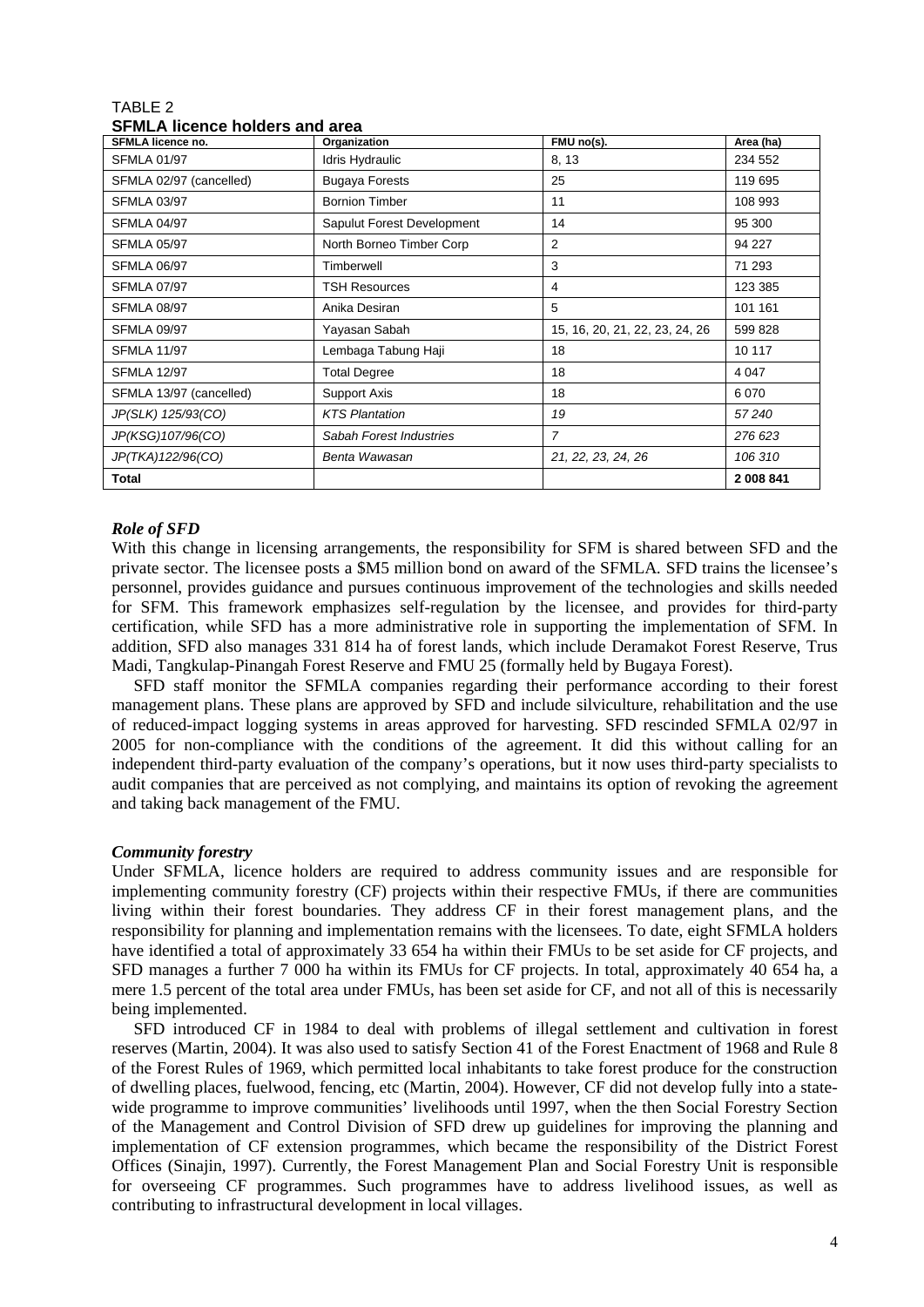In 1989, SFD created a trust called the Community Forestry Cess Fund, which was collected from timber companies at the rate of  $M0.83/m<sup>3</sup>$  on all logs exported or processed and was used to finance CF projects. The CF concept is limited in terms of both area covered and incentives to promote SFM and contribute to poverty alleviation. This issue is discussed in more detail in the section on Forest tenure systems and communities.

#### **Other state land**

Forest land on state land is not officially protected, and the state has the right to alienate such land for development. Timber harvesting on state land requires a Form 1 Licence issued by SFD. This licence is issued concurrent with the validity of a Temporary Occupation Licence, which is issued by the Land and Surveys Department. As the land is destined for agricultural development at a later stage, the licence does not impose a minimum felling diameter. Only royalty, premium and cess for CF development projects are imposed in terms of fees to the state. In the five years from 2000 to 2005, 46 Form 1 Licences covering a total area of 46 530 ha of state land were issued for timber harvesting. When the licensed land area exceeds 500 ha, an environmental impact assessment is required.

### **Protected areas**

The Sabah Parks Enactment of 1984 has gazetted three terrestrial national parks − Mount Kinabalu, Crocker Range and the Tawau Hills − which are under the authority of Sabah Parks. These areas contain important highland forest ecosystems and facilitate tourism, especially Kinabalu Park. They cover a total area of 243 216 ha.

As with the gazettement of forest reserves, the rights of communities living within the boundaries of national parks are extinguished. The frequency with which this occurs across the state is an indication of the fragility of local communities' rights in Sabah. The Parks Enactment does not provide legal rights for indigenous people to remain in the protected area, but each park manages the issue of communities separately. In the Crocker Range National Park, for example, Sabah Parks allows communities to remain in their traditional areas and is working with them to designate traditional use zones within the park area, which will be addressed in the park's management plan. In other parks, some villages have been relocated outside park boundaries.

#### **PRIVATE PROPERTY**

#### **Indigenous customary land**

In Sabah, communities' rights to their traditional land have not been respected, nor have communities been consulted when forest reserves and other protected areas are gazetted, or when land is alienated to logging and oil-palm concerns by the state. The land and traditional areas that indigenous communities considered their own have fallen under the control of various state departments.

The laws concerning land tenure and landownership in Sabah are characterized by legal pluralism. Two main institutions determine landownership and tenure rules for indigenous communities in Sabah: the Sabah Land Ordinance and indigenous customary law, or Adat, which is a comprehensive system of traditional rules for a whole range of issues for the organization of communal life. Adat includes systems for inheritance, access to land, land clearance techniques, what can be cultivated, etc.

The Land Ordinance provides a degree of protection for indigenous customary rights through the codification of aspects of the Adat laws. However, Adat is inherently complex and Adat land use is changeable over time and according to circumstances – factors that a codified law such as that for indigenous customary rights cannot capture. The provisions for indigenous customary rights apply to:

- land that is possessed by indigenous customary tenure;
- land that is planted with at least 20 fruit trees per acre;
- land that is planted with fruit trees, sago, rattan and other plants of economic value;
- land that has been cultivated or built on within the past three years;
- grazing land stocked with cattle or horses;
- burial grounds and shrines:
- rights of way for people and animals.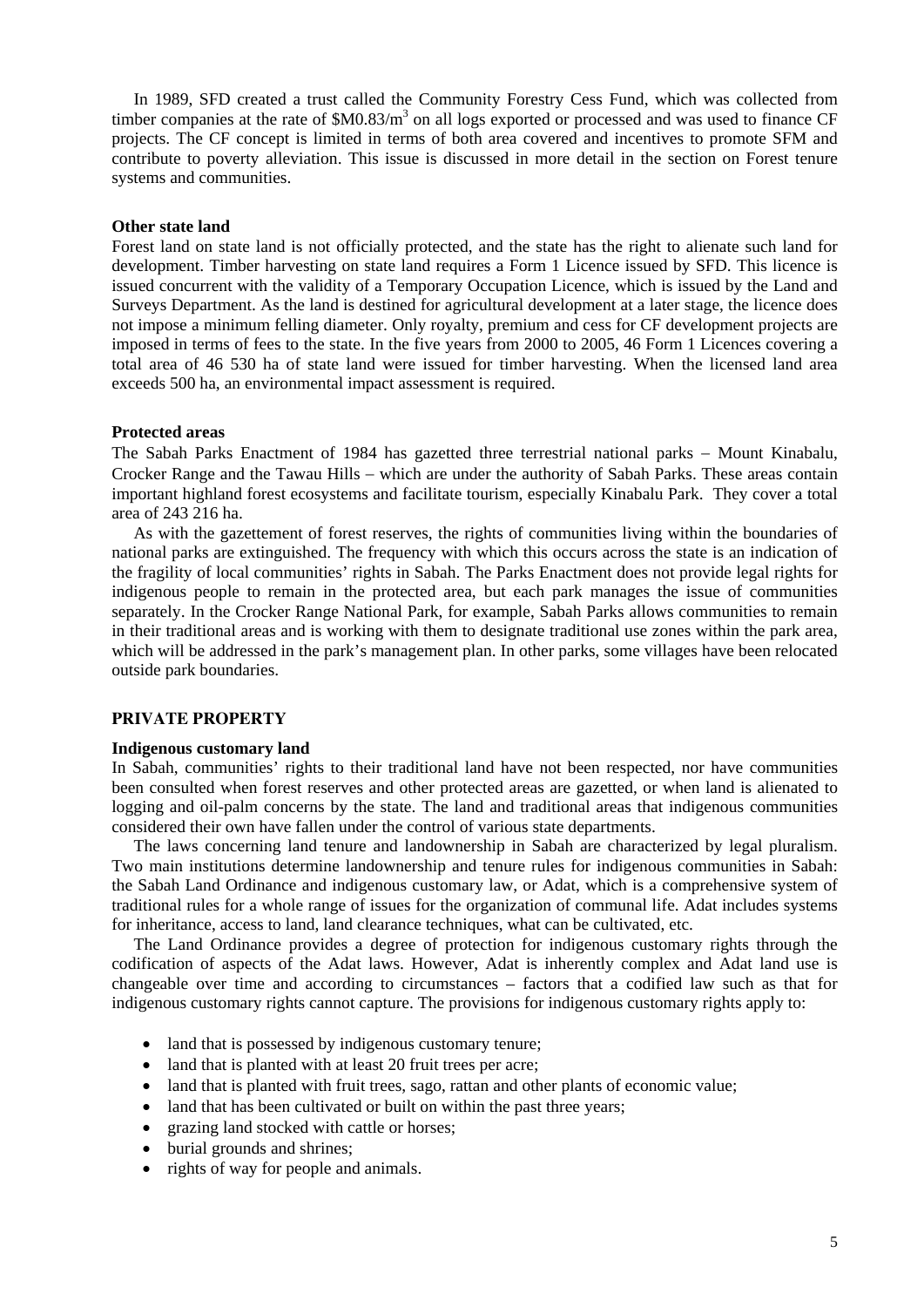There are serious shortcomings to these provisions. Indigenous customary rights apply only to land that is in active use; Adat does not recognize land lying under fallow or set aside. Indigenous customary rights are formally recognized when a community registers a claim at the district land office, and although they are not issued as titles, rights claims should last forever. Each family is allowed to register no more than 15 ha as indigenous land, but collectively communities traditionally reserve far more under Adat, and for future uses (D. Lasimbang, personal communication). The total area of land claimed under indigenous customary rights has not been calculated, but is believed to be insignificant. The use of the indigenous customary rights provision is problematic, and discussion of this is elaborated in other parts of this study.

#### **Private (alienated) land**

State land earmarked for development can be alienated and held in private ownership by corporations and individuals. The owner of the alienated land is required to supply a certified copy of the land title to SFD for issuance of a Form 1 Licence for timber harvesting. As alienated land is meant to be clear-felled for development purposes, no minimum felling diameter is imposed. The licence holder has only to pay the state a royalty and cess for CF development projects on logs extracted from alienated land. If the land area exceeds 500 ha, it is subject to environmental impact assessment. Between 2000 and 2005, 26 Form 1 Licences were issued for timber harvesting on private alienated land, covering a total area of 30 302 ha.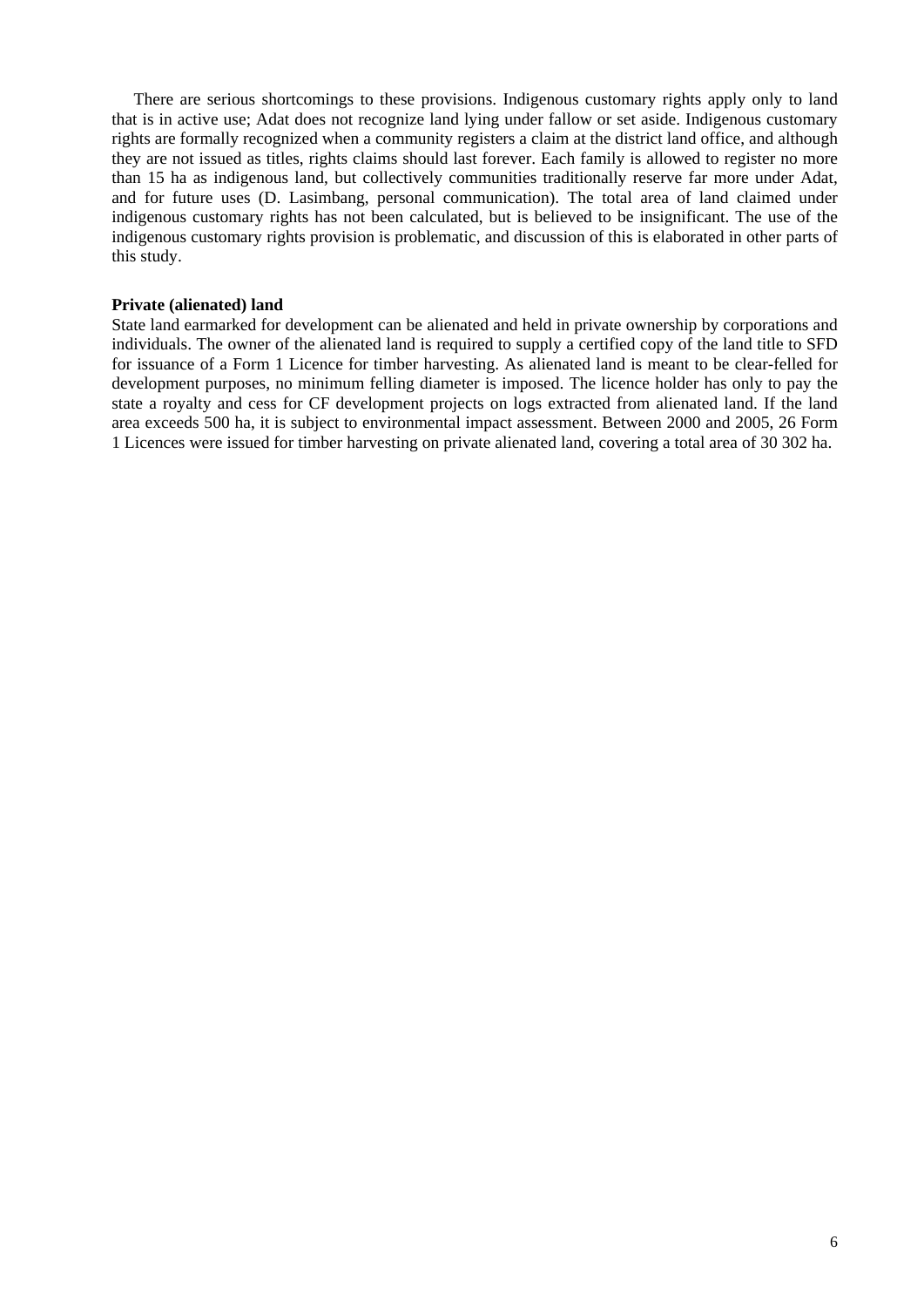## **Changes and trends**

Historically, Sabah is rich in forest resources, but over the last 20 years the emphasis on developing the state's economy has led to significant and drastic changes in the landscape. Historically, forest resources were logged on the basis of market demand for just a few known species, mostly for the European market. As the state developed, easily accessible forest land was harvested and cleared for conversion to agriculture. The main crop now covering Sabah is oil-palm, which provides a significant source of income to the state and is the main export product. The value of forest land is considered as a one-off payment from logging, while oil-palm yields a continuous income from the third year after planting for about 25 years.

## **TRENDS IN FOREST MANAGEMENT**

When Sabah's state-wide forest inventory was first completed in 1972, the resulting maps clearly showed the availability of timber resources throughout the state. Inadvertently, these encouraged the timber industry to increase logging rates to such an extent that during the 1970s the revenue from timber royalties accounted for 80 to 90 percent of the state's budget. In 1979, the royalties collected from the timber industry amounted to \$M1.1 billion. Meanwhile, the de-reservation of forest reserves continued throughout the 1970s and early 1980s. The period of intensive logging in Sabah, which started in the 1950s, reached its peak at this period. A second inventory in the late 1980s showed where the remaining good forests were, and the cycle of exploitation was repeated.

In the words of the director of SFD (paraphrased from Mannan and Yahya, 1997), the following are some of the key factors that have caused "massive depletion of forests":

- harvesting beyond the forest's ability to regenerate;
- not allowing forests to recuperate after logging through premature "re-entry" or "re-logging";
- damage to residual stands because of bad logging practices;
- abandonment of silviculture and forest rehabilitation;
- revenue priority overruling environmental limits:
- political changes and instability;
- the forestry profession's inability to exert influence on powerful groups.

It has been estimated that the area of primary forest cover dwindled from 2.8 million ha to about 300 000 ha between 1975 and 1995 (Mannan and Yahya, 1997). During the same period, the area of disturbed forests nearly doubled, from 1.4 million to 2.5 million ha. Total forest cover decreased from 5.5 million ha (or 75 percent of Sabah's total land area) in 1975 to 4.3 million ha (58 percent of total area) in 1995. By far the most drastic change was in the primary forests of Class II Production Forest, which dropped from 98 percent of cover in 1970 to a mere 15 percent in 1996 (Mannan and Yahya, 1997).

The first major change in forest laws occurred in 1984, when the Forest Enactment of 1968 was revised. Forest reserves were divided into seven classes, all existing forest reserves were regazetted to include the new classes of forest, and new reserves were gazetted (for example, Deramakot Forest Reserve became Deramakot Forest Reserve, Class 2 Production Forest). With this change, forest reserves could no longer be reclassified within SFD; any changes to the classification of forest reserves, especially those in Class II Commercial Forest, required the approval of the State Cabinet and the Governor of Sabah.

The repeated logging of the past has devastated much of Sabah's forest area. The timber that survived in these areas was considered to be of poor quality and not good for export or local markets. As the availability of valuable hardwood species declined, so did the rate of logging, but this did not stop forest lands from being depleted further. The development of oil-palm plantations began in earnest, especially in the late 1980s and early 1990s. Many of the private owners of these plantations come from Peninsular Malaysia seeking the cheaper, abundantly available land in Sabah. Degraded forests were degazetted and cleared to make way for plantations, and the rate of conversion to oil-palm was extremely high. In 1995, there were an estimated 629 431 ha of oil-palm, which had risen to 1 076 775 ha<sup>1</sup> by 2003, when it

<sup>&</sup>lt;sup>1</sup> An Institute for Development Studies (IDS) report (IDS, 2005) states that Sabah has the highest oil-palm planted area in Malaysia, with 1.2 million ha in 2004.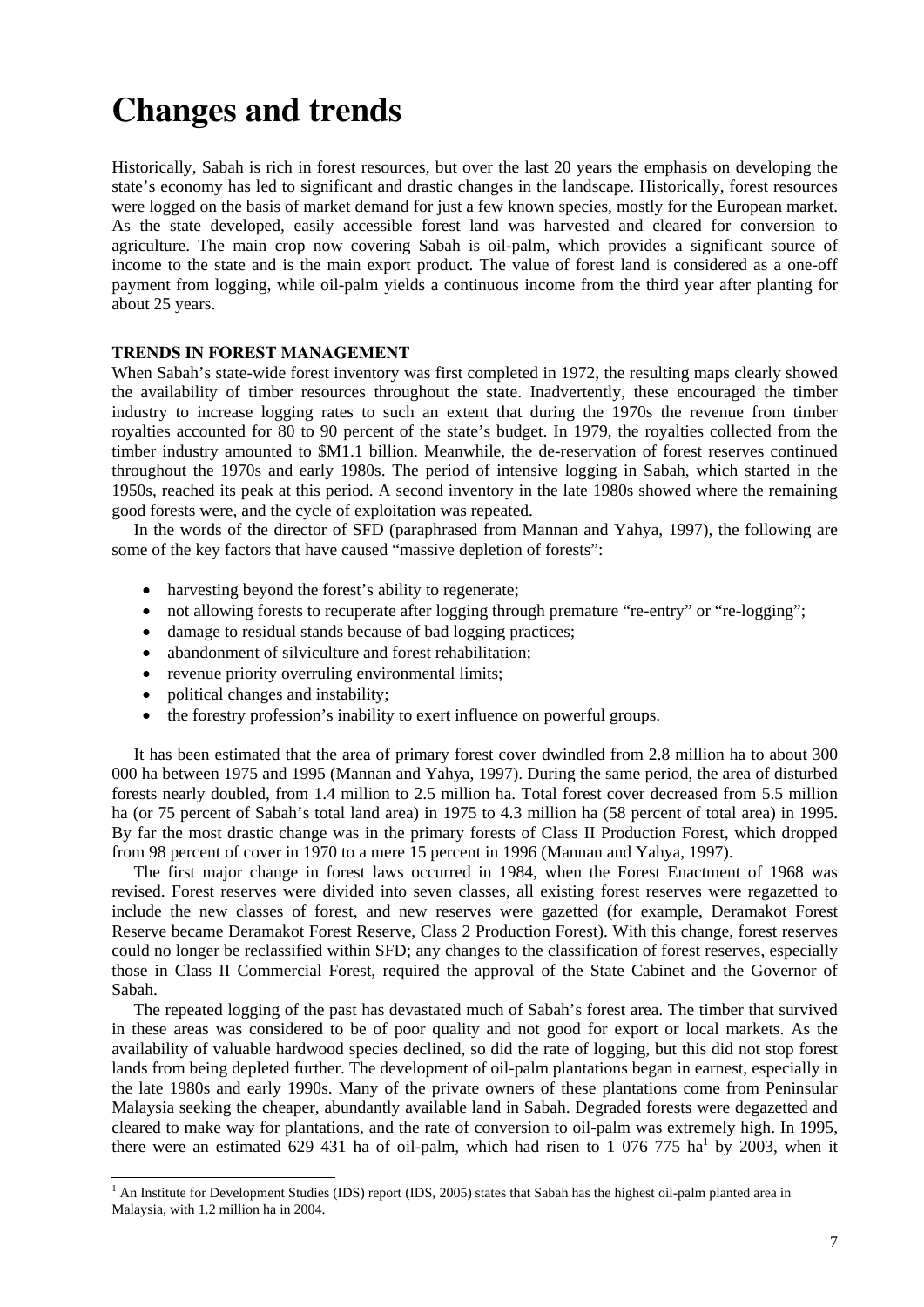accounted for 86 percent of the total 1 255 361 ha of cultivated land in Sabah. This was an increase of 71 percent in eight years.

In 1997, several changes occurred. The continued deterioration of Sabah's forest was evidence that the 1984 changes to the Forest Enactment had been insufficient to protect forest resources and improve forest management. State policy was amended to replace short-term with long-term licences (i.e., SFMLAs) in order to encourage better management of forests. The objective is now to conserve the remaining forest lands and manage them sustainably in order to improve long-term timber productivity and environmental protection. Conditions for the licences are based on a model forest project in Deramakot Forest Reserve, which is managed by SFD within FMU 19 and has been certified as "well managed" in meeting the principles and criteria of the Forest Stewardship Council (FSC).

### **TRENDS IN COMMUNITY INVOLVEMENT**

The main threats facing local communities in Malaysia include those shared by others worldwide: poverty, land rights issues, and the loss of cultural heritage through assimilation and exposure to modern capitalism and commercialism. In Malaysia, the major concern relates to the lack of recognition and protection of indigenous rights to land and natural resources, which are vital for the survival and development of communities. Other concerns relate to indigenous communities' rights to traditional ways of life and to determine what kind of development they want, and their rights and access to education and other basic facilities. The traditional lands of indigenous communities are often exploited or alienated to development projects (e.g., logging or oil-palm) or protected areas.

The growing recognition of indigenous rights at the international level has also helped increase awareness among communities and NGOs in Malaysia, especially regarding sensitive land rights issues. However, progress has been slow, hampered by bureaucratic and institutional obstructions, as well as the remoteness of some of these communities, which makes outreach work difficult. Nonetheless, in tandem with international trends, social issues – especially traditional use rights (as opposed to land rights) – are starting to be addressed within the state's forest management.

#### **Community forestry**

An estimated 20 000 to 25 000 people live within forest reserves, and an "unaccounted number" on the fringes of forest reserves, where they put similar pressures on the forest. Most of these people are chronically poor, with little access to basic facilities and amenities, and many still practise shifting or rudimentary cultivation methods to meet subsistence needs. SFD considers the forests within the vicinity of these populations as under threat of further encroachment and degradation. The department's CF programme was directed to the impoverished villages that were affected by logging activities in the 1970s and 1980s, which had left them more destitute by degrading the forests. In the mid 1980s, demands for community control over resources started to be made, and SFD found willing communities to engage in community projects, the first of which started in 1984, in Kg. Minusoh in the Kinabatangan Division.

In the 1980s and 1990s, the CF concept and projects were criticized for focusing only on village infrastructure projects, such as provision of wooden houses, roads, water and electricity supply, and not paying enough attention to improving the socio-economic status of communities. Poor planning and implementation were blamed. To-date, the socio-economic or ecological benefits of CF projects have not been evaluated, even though approximately \$M40 million from the Community Forestry Cess Fund has been spent since 1984. According to SFD, the main benefit has been in paving the way for other government agencies to bring development to the villages. However, such government development itself also faces problems, particularly a lack of funds and insufficient cooperation among participating government agencies. As a result, planned livelihood activities such as bamboo and rattan planting, fish rearing and paddy cultivation failed to take off, and further CF projects have tended to concentrate on the "safe" side, i.e. infrastructure development. SFD's own analysis of the problems highlights weaknesses in the early concepts, planning and implementation of CF programmes. These include:

- insufficient cooperation and coordination among different government extension agencies;
- low prioritization, commitment and support for CF projects among government agencies;
- lack of community participation: communities were not involved from the beginning of planning and decision-making for projects, and they were insufficiently informed about the aims and objectives of projects;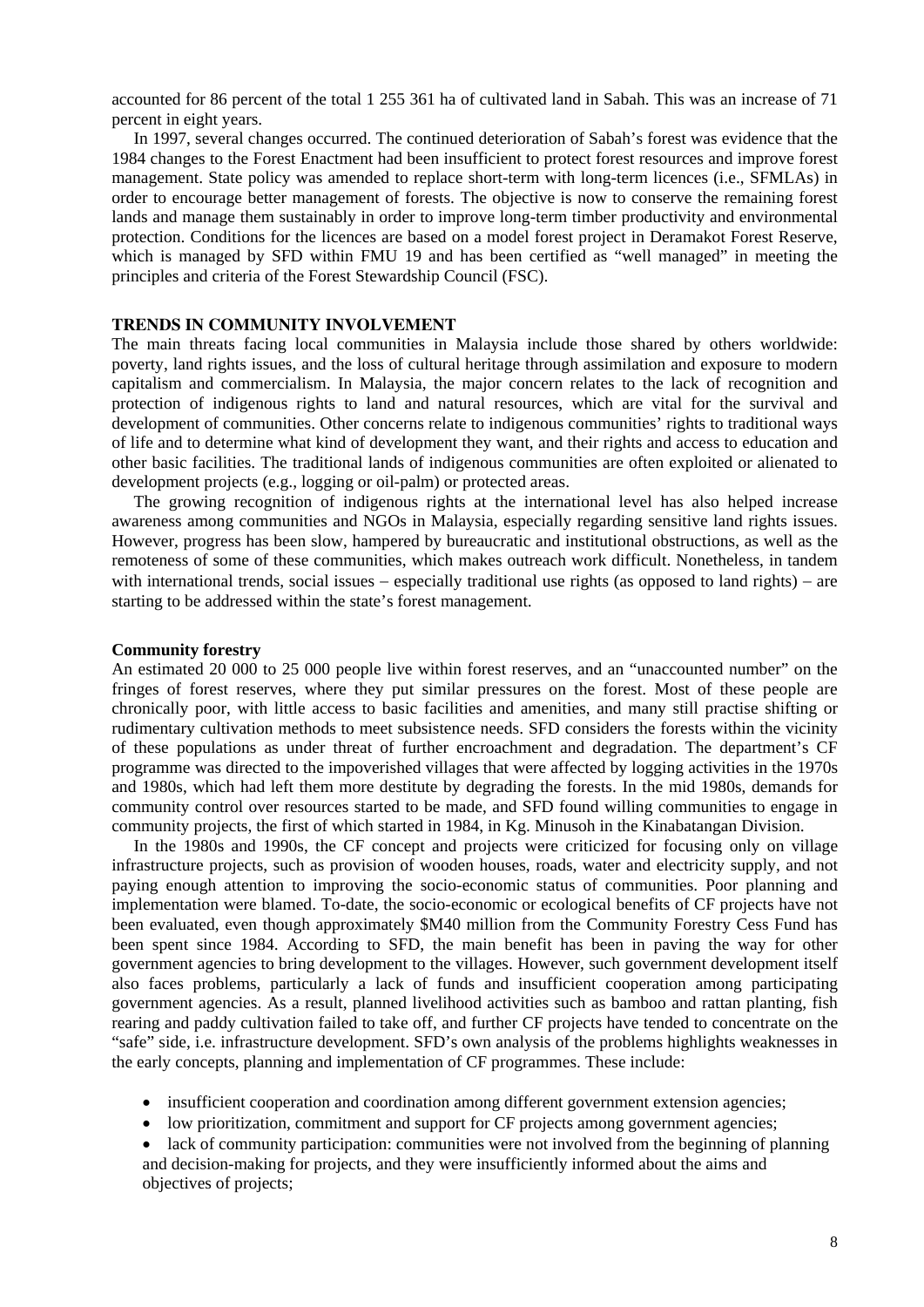- cultural differences between extension personnel and communities, which created communication gaps;
- lack of cohesiveness and internal problems within resettled villages, e.g. land and boundary disputes, lack of ownership of the project, and dependency on government handouts.

SFD has introduced more participatory methods of planning and implementing community projects and, in light of past problems, no longer encourages community resettlement projects. The current trend is to help communities to obtain formal tenure of their traditional lands<sup>2</sup> and to assist and support community-led projects to improve community livelihoods, in partnership with other government and non-governmental organizations. SFD is pursuing this in the FMUs under its management, which will be presented as models for the CF projects required by SFMLA.

## **ECONOMIC INDICATORS AND POVERTY IN SABAH**

Sabah still lags behind other Malaysian states in terms of per capita gross domestic product (GDP) and growth, despite its wealth of natural resources, immense revenues from logging over the last 40 years and current lucrative export commodities. It is currently the third poorest state in Malaysia, after Kelantan and Terengganu (*Borneo Post*, 24 July 2005). In 1990, 34 percent of Sabah households had incomes below the poverty line (EPU, 2004), rising to 39 percent in rural areas.

Palm-oil<sup>3</sup> products and crude petroleum are the dominant export commodities. Together, they made up almost 60 percent of Sabah's total export revenue in 2004. Tourism, the fastest growing sector of the economy, is the fourth largest foreign exchange earner, after these two and plywood (IDS, 2005).

Despite positive growth in Sabah,<sup>4</sup> which is based heavily on commercial agriculture and forest resources therefore suggesting high levels of agricultural employment, the wealth generated has largely bypassed the state's chronically poor, i.e., the rural indigenous communities. Many poor communities still lack basic necessities and services (Table 3). In addition to their isolation from the benefits of state development programmes, these communities also generally receive only very low wages from logging and plantation companies. Villagers prefer to work on their own plots (paddy, fruit trees, and some rubber and oil-palm) or home gardens for subsistence.

Observations from the Telupid workshop indicate that some communities are in conditions of absolute poverty. The concerns aired by the villages reflect a generally felt lack of basic government support: inadequately staffed schools, unaffordable school fees, malnourishment, diseases (particularly malaria and diarrhoea), lack of medicines, lack of land for subsistence agriculture, and polluted water sources from nearby oil-palm plantations and mills. Many subsistence communities have no external income, and access to basic services such as education requires money. Entrenched poverty in forest communities is also caused by the lack of land and financial resources needed to cultivate economic crops. This is particularly true of communities in forest reserves that do not have any kind of recognized land tenure.

TABLE 3

-

**Poor households' access to basic utilities and services in Sabah** 

| Utility and services                                    | % of poor households with access |  |  |
|---------------------------------------------------------|----------------------------------|--|--|
| Electricity                                             | 47%                              |  |  |
| Piped water                                             | <b>20%</b>                       |  |  |
| Educational facilities (receiving textbook assistance)* | 85%                              |  |  |
| Health care (facilities within 5 km of household)       | 35%                              |  |  |

This apparently high percentage masks the fact that many local people cannot afford school fees, and the teachers assigned to rural schools sometimes fail to turn up.

*Source:* Sabah Department of Statistics.

 $2$  Ownership is not an option within forest reserves and protected areas; see the subsection on Legal tenures in forest reserves for further discussion of Occupation Permits (OPs) for indigenous communities.

<sup>&</sup>lt;sup>3</sup> Oil-palm is the most lucrative agricultural commodity: palm-oil products (i.e. palm-oil and palm kernel oil) was Sabah's largest export revenue earner in 2004, with an estimated value of \$M7 602 490 000, or 37.6 percent of total exports. This was expected to reach \$M8 448 010 000 in 2004 (IDS, 2005). The current world price of palm-oil is \$M1 350 per tonne; the cost of producing 1 tonne of oil is \$M800 in Peninsular Malaysia (*The Star,* 12 August 2005, p. 4), and thought to be less in Sabah. 4

<sup>&</sup>lt;sup>4</sup> Real GDP of 6.3 percent in 2003 was projected to expand to between 6.5 and 7.0 percent in 2004 and then to steady to about 6.0 percent for 2005.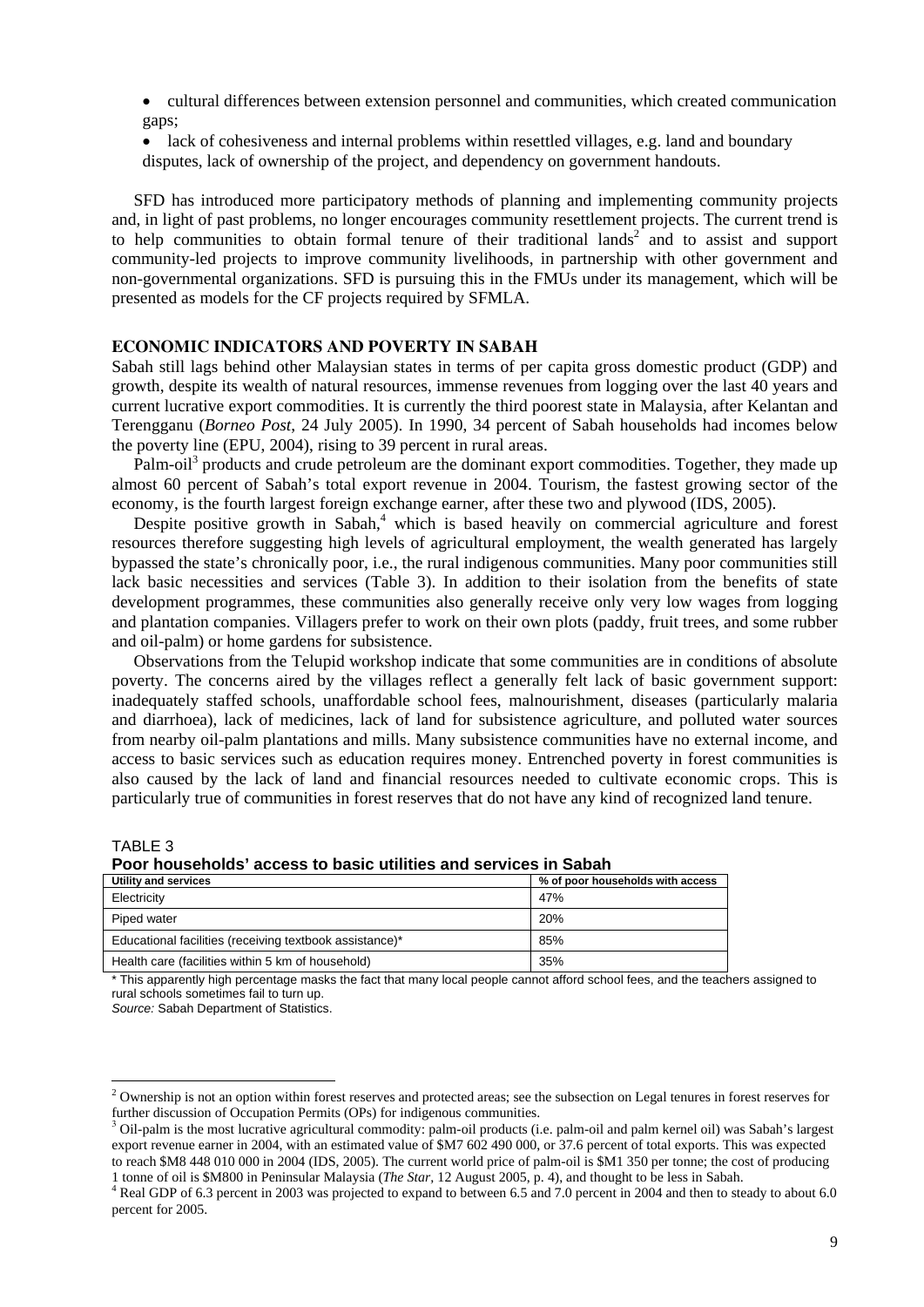#### **Poverty and land policy**

The high occurrence of poverty among rural indigenous communities may also be linked to Sabah's ambiguous land policy. Indigenous land applications can take decades to process, while private companies and government agencies can easily obtain Temporary Occupation Licences on state land, and are able to "evict natives quite easily" (Doolittle, 2004). Consequently, many indigenous farmers work on land that they do not legally own (IDS, 1987; Martin, 2004). The number and areas of indigenous titles in Sabah are not known.

One reason for the long wait while land applications are processed under the Land Ordinance is because "it typically took as long as ten years to get the land … surveyed" (Long *et al.,* 2003). However, land applications can be expedited by those who can afford to hire private surveyors. This has been cited as a major factor for the success of one application where there are many applications for one piece of land, and it means that indigenous farmers can easily lose their claims to outsiders and companies.

However, indigenous titles do not guarantee security; the Land Acquisition Ordinance contains 14 different enactments that provide for the compulsory acquisition of land by the government without a preacquisition hearing (Doolittle, 2001).

State policies also make it easy for corporations to acquire indigenous lands through provisions that grant "indigenous" status to corporations, which can then be entered into the land register as preserving the status of indigenous lands, even though their large-scale development projects do not benefit the community directly (Doolittle, 2001). In short, land policies in Sabah favour large-scale land development projects over subsistence uses, and private over communal ownership, which puts indigenous communities at a disadvantage. According to Doolittle (2001), "transparency, democracy and accountability are completely lacking from these government policies".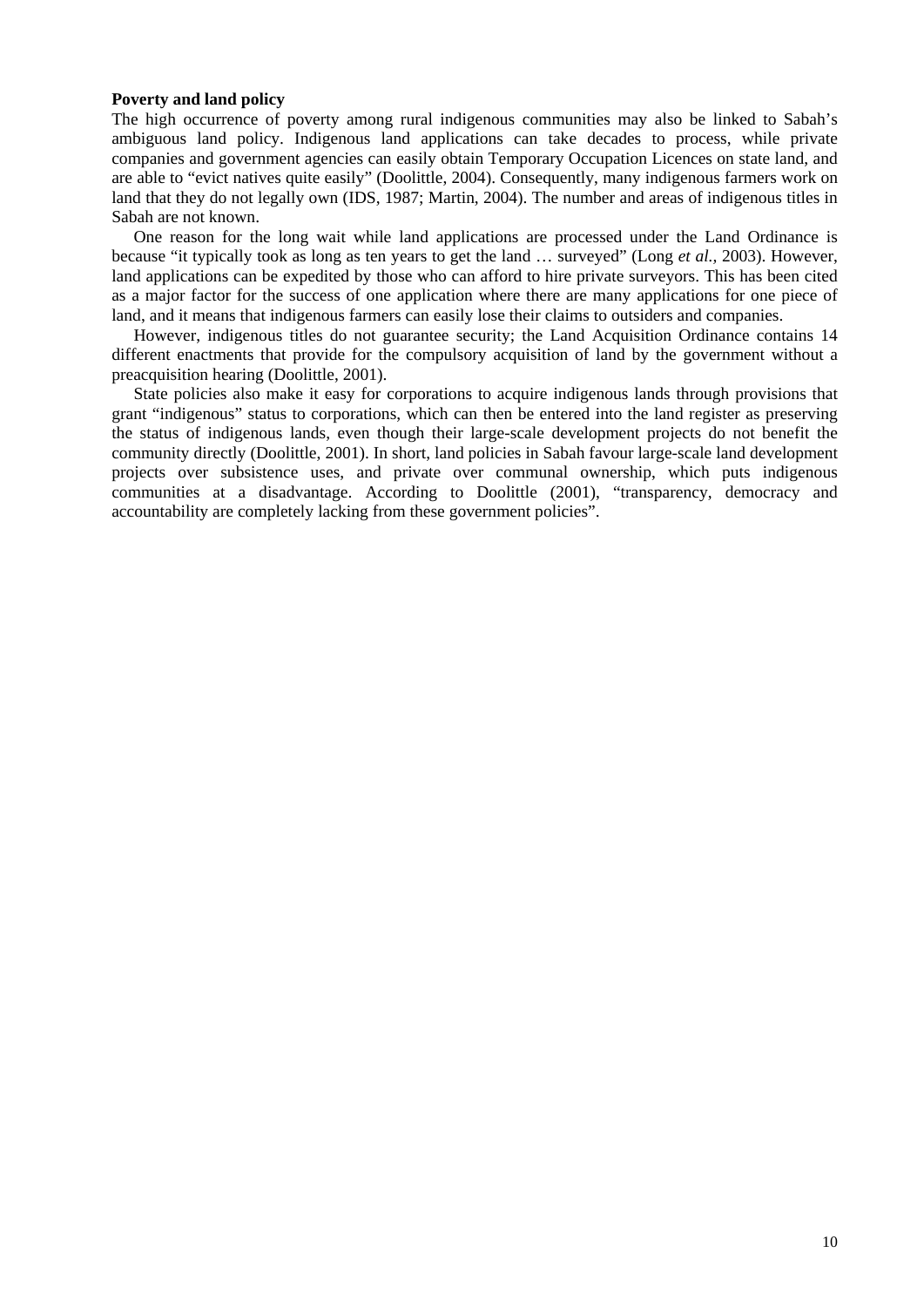## **Forest management under SFMLA**

Forest management is just beginning in Sabah with the SFMLA system. Under the previous timber harvesting licence system companies were permitted to extract all commercial timber (greater than 50 cm diameter) from the licensed area for a period of between one and 20 years. Under short-term licences, companies focused on immediate economic gains from timber extraction without regard to the value or environmental conditions of the residual forest stand. Forest resources were not managed, but merely extracted without regard to the sustainability of resources for future generations or as future sources of revenue for the state. According to SFD, 93 percent of Class II Forest Reserves are now logged-over and classified as secondary forests. Indiscriminate logging under short-term licences has left most secondary residual stands in very poor condition.

To address the situation and protect future timber resources, in 1989, SFD initiated a long-term project on the Deramakot Forest Reserve (55 000 ha) − a logged-over Class II production forest reserve − in a joint collaborative programme with the German Agency for Technical Cooperation (GTZ). This was the first forest to be managed under SFM principles. In 1997, Deramakot became Malaysia's first certified forest and a learning model for SFM in Sabah and Malaysia.

Keen to expand the model to the rest of Sabah, the state officially initiated the expansion of SFM to all FMUs with the issuance of SFMLA in 1997. The inclusion of the private sector in managing FMUs was a response to the large costs and resources involved in SFM implementation, which the state was unable to provide. Partnership with the private sector was therefore seen as the best way of implementing SFM more effectively and quickly. The awarding of long-term 100-year SFLMA licences to private companies is to provide security of management tenure so that the companies will manage forests as a sustainable resource. An "intergenerational" contract was seen as essential for the successful implementation of SFM.

The state also requires that companies tendering for SFMLAs have experience in forestry and demonstrate the necessary financial stability to invest in forest silviculture and rehabilitation within the secondary logged-over forest areas. Companies need to place a \$M5 million performance bond as part of the SFMLA, and must demonstrate compliance to terms and conditions that contain specific requirements on management and silviculture. Companies that do not demonstrate such compliance may have their agreements cancelled by SFD and lose their bonds.

#### **OPERATIONS**

SFMLA includes a number of management prescriptions and long-term management planning that are designed to follow the Deramakot Forest model. These address the following elements, which are critical to SFD:

- "total" forest management, encompassing sustainable and environment-friendly harvesting, forest rehabilitation, silviculture, training, etc.;
- safeguards against non-compliance;
- provisions for capturing forest rents;
- preparation of a management plan before operations are allowed;
- third-party assessment of compliance or non-compliance;
- employment of trained personnel including foresters and field staff;
- licensee's sole responsibility for financing all SFM costs;
- performance bond guarantees;
- security of tenure and legal protection;
- forest protection by the licensee.

One major change from the previous licensing system is that under SFMLA, each FMU is required to have a ten-year management plan, and the forest is zoned into different classifications: production, protection/conservation, community forestry, and research. Areas delineated for protection are normally based on topography and aim to protect steep slopes over 25 degrees and permanent streams. Some lowland forest is conserved to protect habitat for animals, such as elephants in part of FMU 19. Under SFMLA, companies are required to conduct environmental and social assessments as part of the forest management planning system. They must also submit annual work plans and comprehensive harvest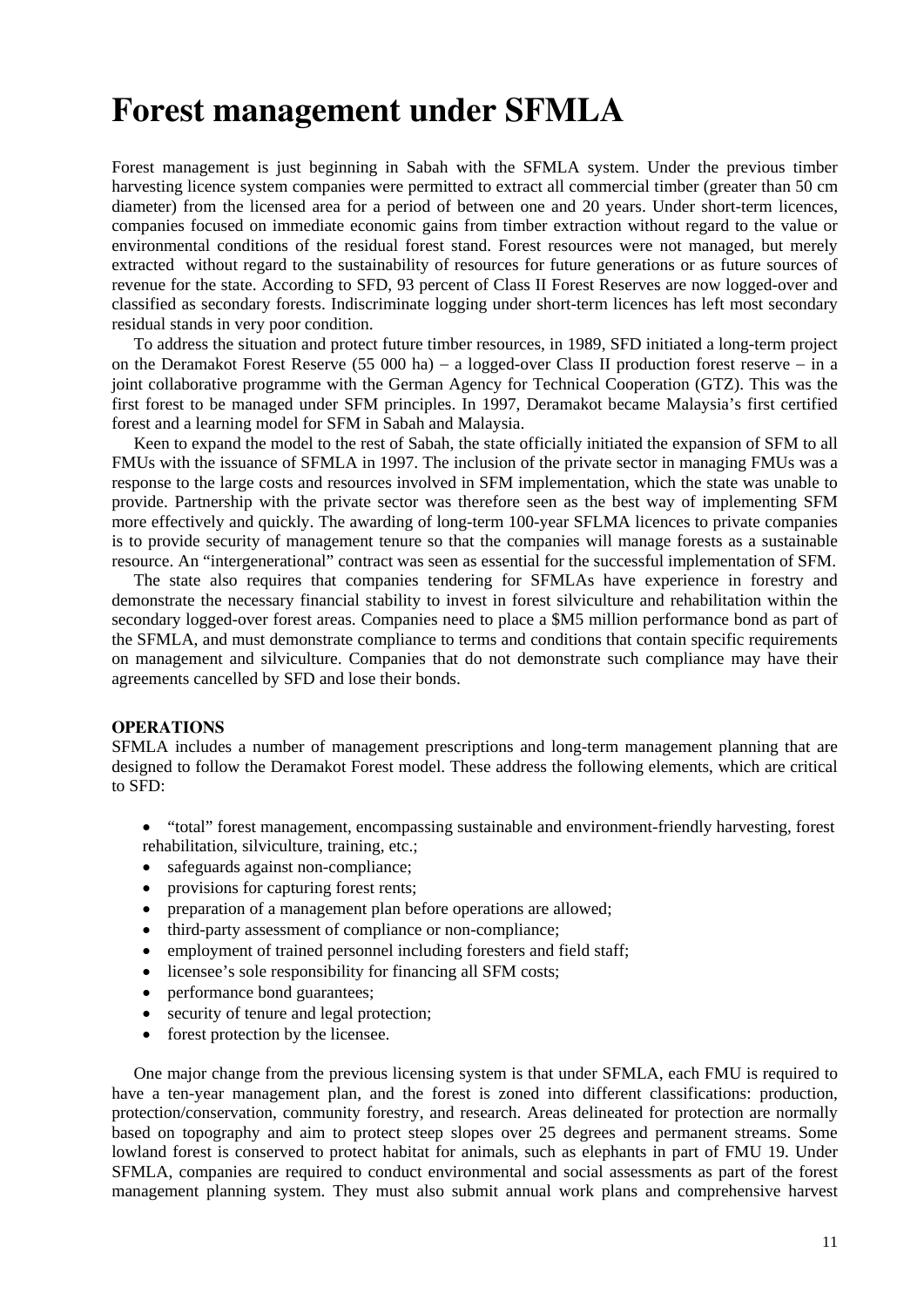plans for each logging block, based on reduced-impact logging systems. These major planning elements form the basis for forest management, which was lacking under the previous short-term licensing system. SFD is responsible for approving all management and operational plans, as well as monitoring the activities of licence holders.

SMFLA and associated requirements therefore provide the basis for forest management, but there are still deficiencies in implementation of the system. Independent evaluation of forest management under SFMLA has not been well developed, with only ad hoc evaluations being contracted. At present, the progress that companies have made is critically and independently assessed only when a company applies for certification or assistance in meeting the standards.

### **Capacities**

Most of the companies that were awarded the earlier SFMLAs were logging companies with little management expertise, so SFD had to support them in the development of long-term forest management plans. In addition, most SFD staff were accustomed to working under the simple short-term logging licensing system, which only focused on timber extraction. They were therefore more used to monitoring logging activities, especially the measurements and movement of logs extracted from the forest. The current SFMLA requirements are much broader, encompassing resource, environment and social elements that are unfamiliar to many field staff members.

State forestry personnel have limited capacity in professional forestry. There are too few professional foresters on the field staff to monitor harvest planning and current logging activities. For example, in the Tongod District Office, which covers more than 400 000 ha, there are only 33 forestry officers and 25 rangers − this means one ranger to every 40 000 ha. According to the office, there is also only one vehicle for every 60 000 ha.

The companies with SFMLAs are based on logging activities that do not require professional foresters, so their staff and contractors do not understand how to manage forest for the long term, according to the requirements in SFMLA or for certification.

Another severe restraint is the capital required to manage and rehabilitate the vast areas of logged-over forest lands that are poorly stocked because of previous logging. Owing to the poor state of much forest land within the FMUs, licence holders do not obtain good yields, so they generate little revenue relative to the expenditure required to rehabilitate the forest for future production. As the Deramakot experience shows, SFM in Sabah needs capital and human resources that are not readily available locally.

#### **Conversion threat**

Most FMUs were previously logged under short-term logging licences, and the quality of the residual forest resources varies, with many areas that could be considered degraded. At present, there is no standard or system to evaluate degraded forest land in Sabah. Because significant portions of many FMUs have poor-quality forest stands, licence holders are putting pressure on SFD to allow plantation development − as provided for in SFMLA − on areas of less than 15 degree slope that account for less than 15 percent of the licensed area. However, some of the areas for which licence holders apply for plantation development may not fall within the poorly stocked forest areas. There is significant pressure from many sectors to convert forest land to oil-palm as a higher value land use; this creates a dilemma for SFD, which is now focusing on maintaining existing natural forest lands and improving management for long-term sustainable resources.

#### **EFFECTIVENESS OF SFMLA ON FOREST MANAGEMENT**

The SFMLA changes have not been smooth. Even with multiple checks and long tenure, several licence holders have not complied, resulting in the revocation of licences.

The 100-year tenure of SFMLAs should provide the stability for companies to make long-term investments in developing forest resources, but this is not happening. Local companies still look for the short-term profits that conventional logging systems provide, and do not fully understand the long-term economics of forest management. Through establishing SFMLA and enforcing the terms of the agreement, Sabah has set up a mechanism to provide long-term sustainable management if companies can obtain sufficient areas of quality forest to generate cash flow while reinvesting in silviculture and rehabilitation. If there is no positive cash flow from logging, the FMU licensee will need to use external investment to support the forest enterprise.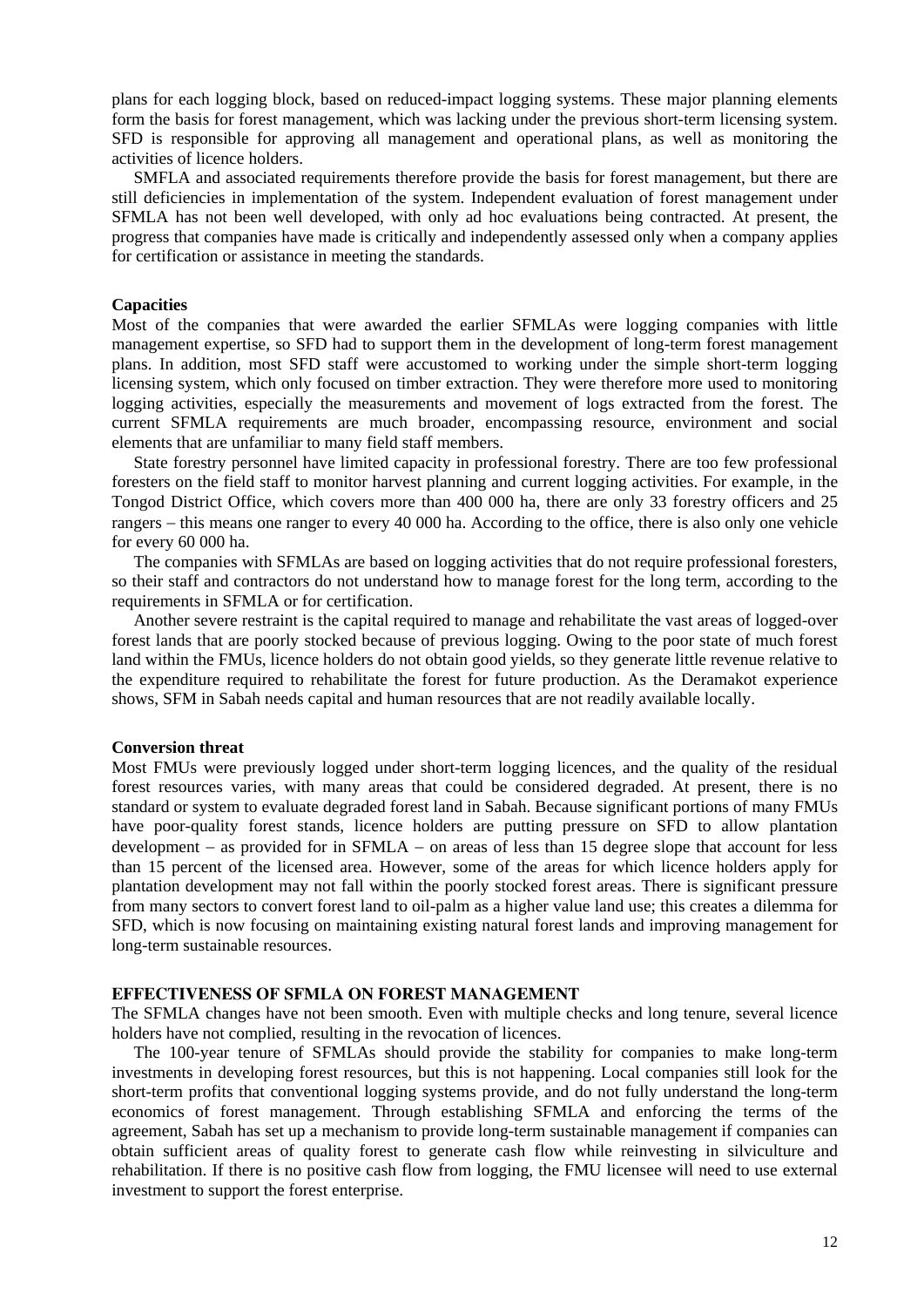The current state of forest management in Sabah demonstrates that much work still needs to be done to extend the Deramakot model into other FMUs. The Deramakot experience shows that a successful shift to SFM requires a long process of learning and capacity building, which is part of the certification process. Apart from close scrutiny, which is also part of the certification process, Deramakot also enjoyed good technical assistance, committed forest managers and political endorsement – conditions that are difficult to replicate in the scaling-up of the SFM model. In particular, scaling-up requires a change in the mindset of licence holders and forest managers and a significant buy-in into the SFM concept, and these have been slow to surface, even eight years after SFMLA was introduced.

Sabah's political support of the move towards long-term forest licensing is also unclear. Some parties question the state's motive for privatizing more than 2 million ha of commercial forest reserves to a handful of companies with no track record or technical expertise in forest management. There are also strong political interests in maintaining the short-term timber harvest licensing system. These factors, coupled with limited financial capacity, poor technical expertise, poor residual stands and a weak regulatory environment, have contributed to the unsteady extension of SFM to other FMUs.

This does not mean that there has been no progress at all in Sabah's forest management. SFD is applying the Deramakot model in the other FMUs that it manages, and is seeking certification for these. At the same time, certification is a valuable process that will help the department to build its capacity and expertise for SFM.

It is emerging that the third-party verification of forest management is one of the key factors in ensuring SFM prescriptions are adhered to. However, if licence holders are to seek such verification, they need to be convinced of the benefits, especially the economic viability, of SFM. SFD is well placed to communicate these with examples from Deramakot, which is said to enjoy a price premium of 30 percent more on its logs compared with average prices in Sabah. More should be done to engage SFMLA holders and especially to highlight the role of sustainable timber trade networks that link responsible timber producers with global buyers and manufacturers who are willing to pay premium prices.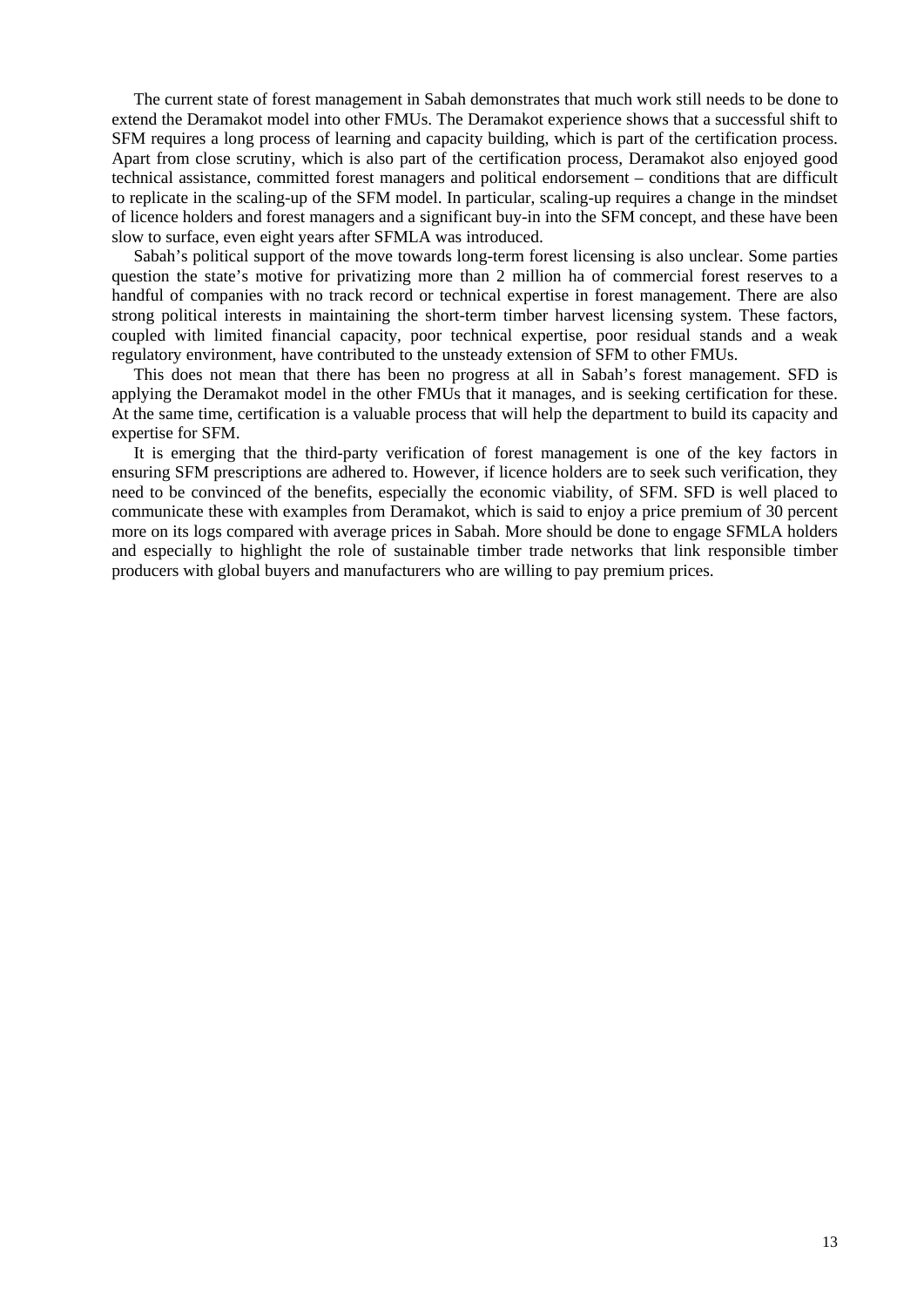## **Forest tenure systems and indigenous communities**

### **TENURE ISSUES**

As already mentioned, the process of gazetting forest reserves caused many indigenous communities to lose control over their traditional lands. Under the Forest Enactment of 1968, the state had the right to evict forest communities from forest reserves on which the communities are seen as "encroachers". In the past, although many indigenous forest communities were left alone by the authorities, other community claims on forest lands were disregarded and logging companies encroached and logged traditional lands.

Forest management under SFMLA requires that social elements are included in management planning. With this, community and land tenure issues are finally formally addressed within Sabah's forestry framework.

#### **Legal tenure in forest reserves**

Informal arrangements are inadequate in the SFM model that SFD has adopted, especially if forest certification is a goal. The first issue that needs to be considered is the status of villages in the forest reserves. SFD has chosen to use a provision in the Forest Rules of 1969 that gives legal status to these indigenous villages. The Permit to Occupy Land in Forest Reserve is included in Rule 20A of the Forest Rules, and found in Form 1X. Such permits are usually sought by licence holders for their forestry operations, such as log landings, logging roads and base camps. The Occupation Permit (OP), as it is known, costs \$M250 (US\$68) per hectare per year. It has never been used to demarcate community boundaries and legalize forest communities. At the time of writing, no community in Sabah's forest reserves had received an OP, but several applications were being considered. The permits will be issued to the heads of families, while the durations and areas to be occupied are at the discretion of SFD. Longterm tenures are possible: in one village in FMU 17, a duration of 100 years has been agreed. The communities are responsible for paying the rates, and this has been a point of contention for some communities.

There are some obvious drawbacks for communities. While those with a steady stream of income from cash crop agriculture might be able to afford the permit fee, others that depend on subsistence agriculture and forest resources and have few opportunities for income-generating activities might not, especially in remote areas with poor access to markets. Indigenous communities with traditional claims to land find it unreasonable to have to pay for a permit to remain on their ancestral land, particularly when the fees were set with logging operators in mind. In addition, only land that is "in active use" is considered for an OP; fallow land that is part of Adat, for example, is not.

This is a new development in Sabah's forestry framework, and although the OP will solve the immediate problem of legality and provide communities with a degree of tenure security, it can also be seen as a stop-gap measure that is insufficient to address the inequities faced by indigenous communities with legitimate land claims.

SFD is moving in the right direction by requiring all forest management plans under SFMLA to address community development, but is it unable to act further regarding indigenous land claim issues. Further changes will have to be made via the state's legal mechanisms.

### **Protected areas and communities**

As well as in forest reserves, a significant amount of subsistence activity, or "encroachment", is also occurring within Sabah's protected areas. This is partly owing to the lack of legal provisions for communities within the Parks Enactment. In response to this, the Crocker Range National Park management has embarked on a project to recognize access to 800 ha of park area that is claimed and used by the local communities. The nature of the arrangement, which is based on traditional use zones, is currently being worked out between the communities and park authorities. However, there are concerns that the communities' traditional land and resource systems and knowledge have not been sufficiently studied and documented, thus jeopardizing the end result of a particularly important "model" project, which could set an example for future implementation of traditional use zones in other parks.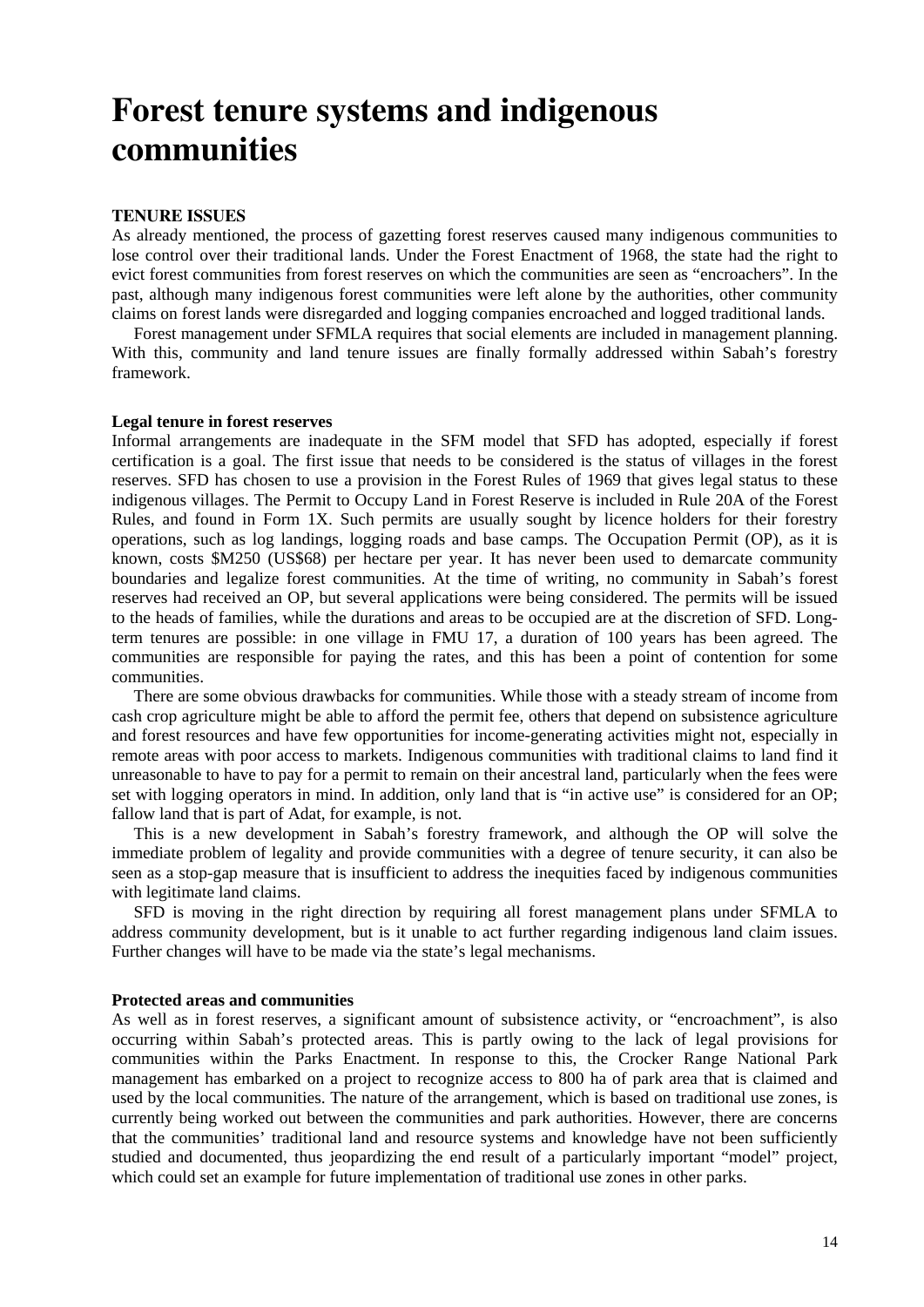Mechanisms are now starting to address community presence in forest reserves and protected areas, although the formalization and implementation of these are still far from ideal. In the case of SFD and Sabah Parks, there is a lack of capacity, funding, expertise and mechanisms to tackle the issue of formal tenure. All attempts to formalize arrangements stop short of addressing the crux of indigenous land issues − landownership. Various mechanisms are being developed and implemented to allow indigenous communities to remain on their customary land, but these are characterized by strict limits and land-use restrictions.

#### **LIVELIHOODS**

In general, forest communities rely on subsistence farming and forest resources for their daily needs. Households usually clear small areas of land to cultivate hill rice (as a main staple crop), maize, sweet potatoes and other vegetables for subsistence. Most communities also cultivate fruit trees in forest clearings or home gardens. Regarding forest resources, indigenous communities collect fuelwood, hunt wild animals, harvest wild fruits and plants for food, and gather rattan and timber for the construction of dwellings and for crafts. Forest resources are collected for communities' own consumption and/or for sale.

### **Factors affecting livelihood**

Access to markets is an important factor in determining how much economic activity occurs in a forest community. In many villages that are located in remote forests with difficult access to market places, there might not be any economic activity at all. In villages with access to markets, the economic base is a more complex agrarian economy.

It is less clear how access to forest resources affects the income generation and food security of indigenous communities in Sabah. Livelihood strategies are a mix of subsistence and commercial activities, depending on the ease of access to markets, opportunities for wage employment in logging and plantations, and access to cultivable land and forest resources. Boxes 1 and 2 provide examples.

#### **Box 1: Indigenous reserve in Ranau District**

A study by Doolittle (2001) on community rights of access in a rural village under indigenous reserve in Ranau District found no direct relationship between wage income and the use of forest resources. Individual households were found to adopt very diverse strategies, although they had similar and secure access to forest resources. Some households were found to have spent 89 percent of a three-month period gathering in the forest, while others spent as little as 4 percent. Similarly, incomes derived from forest resources varied among households, but were found to be generally low (between 0 and 6 percent of average monthly income), while income from gardens was much higher (up to 75 percent). Wage labour also accounted for a large percentage of monthly income, and ranged from \$M201 to 1 392. This is not surprising as the study village is located in an area with good opportunities for commercial vegetable farming, and the findings indicate a huge diversity of options in livelihood strategies. The use of forest resources is believed to be determined by cultural values and subsistence needs rather than economic needs.

## **Box 2: Mangkuwagu forest reserve in Tongod District**

In three remote villages located within the Mangkuwagu Forest Reserve there is negligible economic activity and villagers are trapped in poverty. Observations at a local community stakeholder workshop in Telupid demonstrated that participants were much more concerned about land tenure than access to forest resources. Concerns regarding the former involved a lack of land for subsistence and commercial agriculture, and the communities' inability to obtain land tenure through legitimate means. Communities are not permitted to clear land within forest reserve areas, even though they may have traditional claims under Adat. They also face difficulties in acquiring state land on which to develop commercial agriculture as they lack finances and do not qualify for credit facilities. Here, households are much more dependent on their home gardens and access to forest resources for daily subsistence.

The differences in these two cases can be traced to three main factors: land tenure, village location, and access to markets. It is impossible to ascertain which factor has the greatest impact on livelihoods without carrying out studies on a much wider scale. Clear and secure land tenure is needed to ensure that villagers are allocated sufficient land for cash cropping, while reliable infrastructure and nearby processing centres and markets are just as vital to complete the link. Although both communities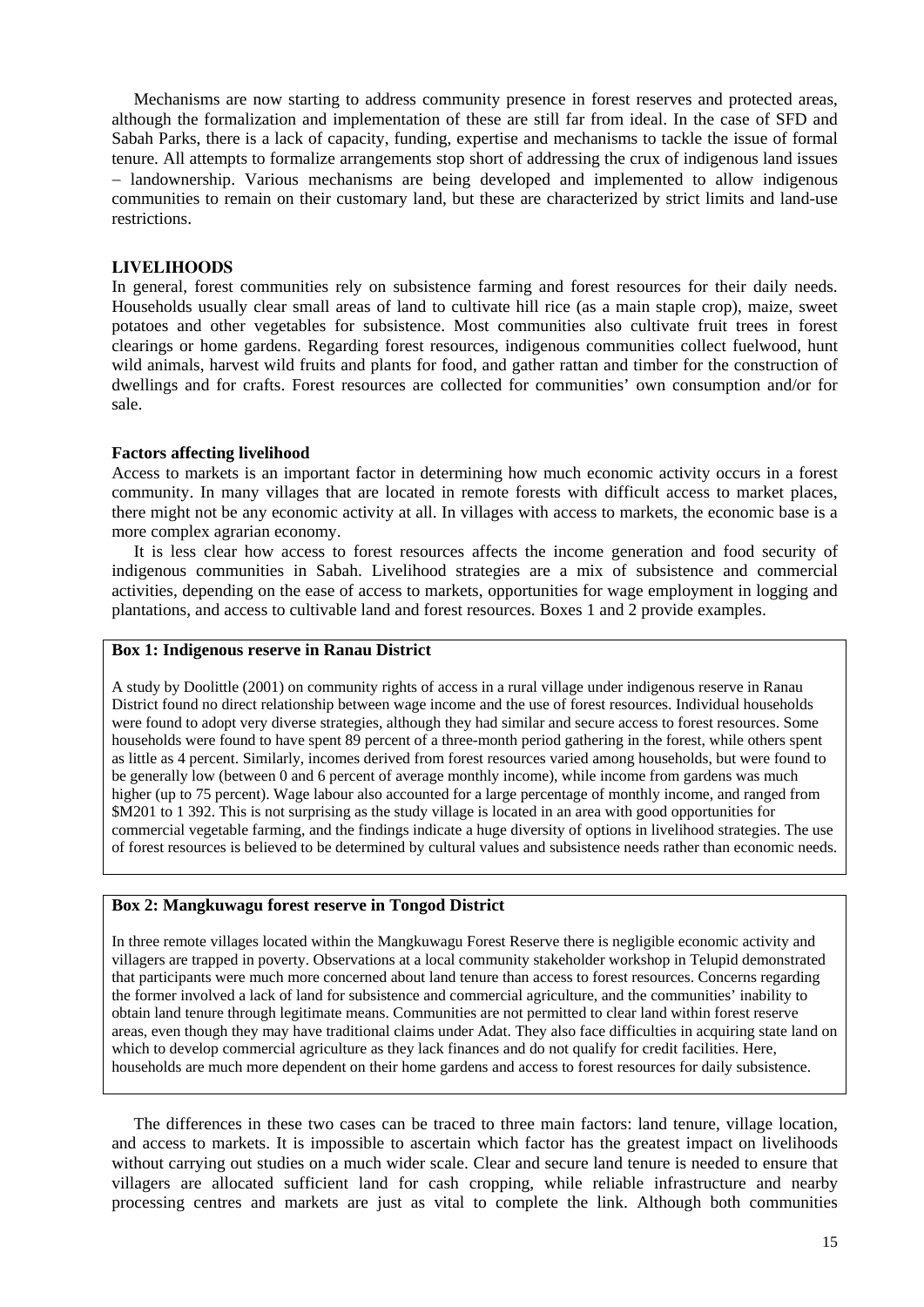described utilize forest resources, they do so mainly for subsistence purposes. The declining importance of forest resources is partly the result of poor forest conditions and depleted resources. Some communities perceive the value of the land to be much higher than that of forest resources, as land can be used for cash cropping or subsistence farming.

The function of location and access to markets in shaping the livelihoods of indigenous villagers were also shown in a survey on income changes in CF villages. The study (Martin, 2004) showed that while only 38 percent of respondents in Sandakan District sell their goods to the nearest town or weekend market, 67 percent of respondents in Kudat District do so. This was thought to be owing to the shorter distances to markets and better accessibility of Kudat villages, where the terrain is flat and there is good transport infrastructure, compared with Sandakan, which is hilly and remote.

Other external factors can also affect the livelihoods of indigenous communities. For example, in the resettled Kampung Gana in Marudu District − the location of SFD's pioneering CF project − poor planning and administrative delays led to land disputes among villagers and many other problems, with implications on the livelihoods of the community. Delays in delineating individual agricultural lot boundaries and in implementing livelihood or socio-economic projects resulted in such poor conditions that some villagers are reportedly returning to their original lands in the forest reserve to obtain forest resources for subsistence, thereby using the forest as a safety net.

It can be argued that access to roads and markets combined with land access and tenure issues affect the livelihoods of forest-dependent people in Sabah more than access to forest resources *per se* does. It is unclear from this review how such factors would be ranked in importance, but there is evidence that use of forest resources is more of a safety net when other livelihood options fail them.

According to SFD, although its CF programme has not yet been successful in implementing socioeconomic activities for the recipients, one of its main benefits has been resettlement and improved infrastructure, especially roads, which have opened up these communities to development from other government and extension agencies. For example, Martin (2004) notes that "extension efforts from the Agriculture Department, Veterinary Department, Fishery Department as well as from agencies like Rural Development Corporation (KPD, Koperasi Pembangunan Desa), Sabah Rubber Industry Board (LIGS, Lembaga Industri Getah Sabah)… had become accelerated in the CFP villages."

### **EFFECTIVENESS OF SFMLA ON POVERTY ALLEVIATION**

The conditions inherent in meeting SFMLA and certification requirements have made social issues a critical part of forest management objectives and programmes. All SFMLA licensees must conduct a social assessment and have a CF programme, while certification requirements include provision of communication and dispute resolution systems, as well as verification of the social benefits that the company is providing to local communities. Social benefits are often poorly defined, and companies will pay them as little attention as possible in order to maintain high profits from logging activities. Thirdparty verification systems for certification require companies to participate actively with communities to aid development, usually within a defined and agreed social programme as in the communities that border Deramakot Forest.

With the shift towards SFM, the requirements within SFMLA are formalizing land tenure for communities because land areas within forest reserves are supposed to be set aside for the use of communities. For example, in FMU 17, the OP will include land that is currently under cultivation, as well as forest land earmarked for community agroforestry development. SFD is introducing agroforestry systems both to reforest degraded areas in forest reserves and to develop economic livelihood activities for communities. In such cases, rubber is the preferred commercial crop, as latex can be dried, stored for long periods and sold at any time. The obligation for CF in SFMLA may also be a mechanism for managing community land use within forest reserves. With CF programmes, forest managers can assign strict boundaries for agricultural plots and ensure that only approved tree and cash crops, such as rubber, are cultivated in forest reserves.

To address poverty reduction in Sabah, land tenure and ownership systems need to be studied carefully, because looking at forest tenure systems alone is insufficient under present conditions, as previous sections have shown. In the absence of legal land tenure, a range of informal and opportunistic arrangements have flourished within Sabah's gazetted forest areas. These are based on a mix of traditional Adat and modern land-use influences and rules, which are changing the traditional land-use landscape. The impacts of this change are yet to be seen, but will have social, cultural, political and environmental consequences.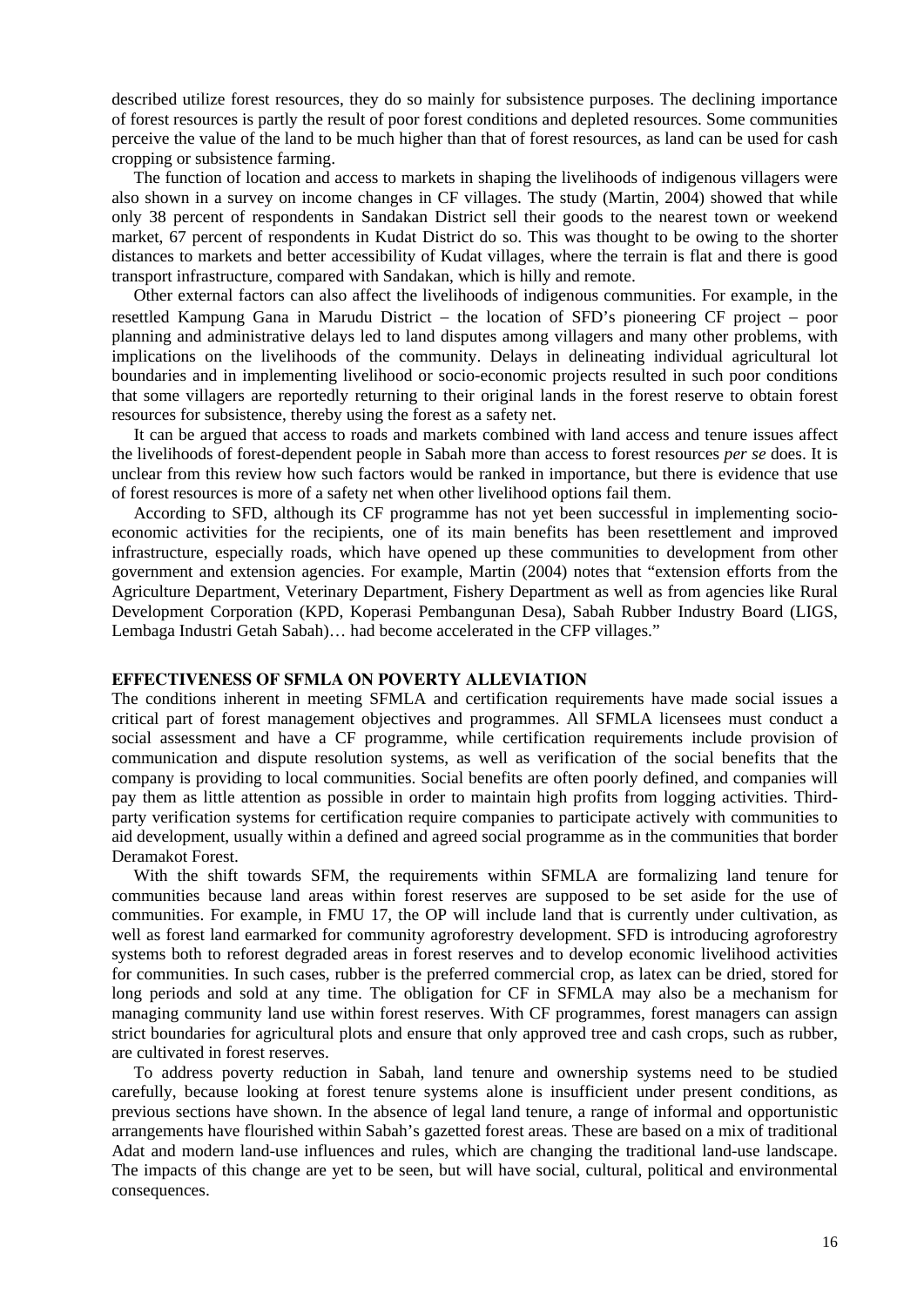As discussed, communities look more to agricultural production and access to markets to alleviate poverty than to forest resources. Hence, access to land for cultivation is seen to be more urgent than access to forest resources. This trend also requires larger areas of land to be viable, which obviously cannot be met through Sabah's present forest tenure system; this can only be addressed through land laws.

The move towards cash cropping must be seen against a backdrop of other factors that have not encouraged or provided enough incentives for SFM to prevail. These factors include poor quality of forests, poor implementation of CF programmes, lack of long-term secure tenure, and lack of promotion of other non-timber products by the state. There is a pressing need to monitor and evaluate the impacts of community development projects to ensure that efforts are being directed to the right areas.

The impact of these projects on the socio-economic status of participating communities has yet to be evaluated. However, there does not appear to be a direct relationship to poverty alleviation, which seems rather to be related to increased access to support organizations. CF as a concept and programme is still insignificant in the larger picture of forest management in Sabah, and any advantages it can potentially bring in terms of SFM would be piecemeal and contained in the small areas earmarked for communities. Under SFMLA, only a small area of forest land has been set aside for communities; approximately 40 000 ha for the estimated 25 000 people living in forest reserves. SFD has to demonstrate that agroforestry in CF programmes will significantly improve livelihoods and, as several CF projects have only just started, it will be a while before the results are known. The fact that SFMLA holders are responsible for CF programmes also creates concerns, as their motives and capabilities in SFM have been questioned.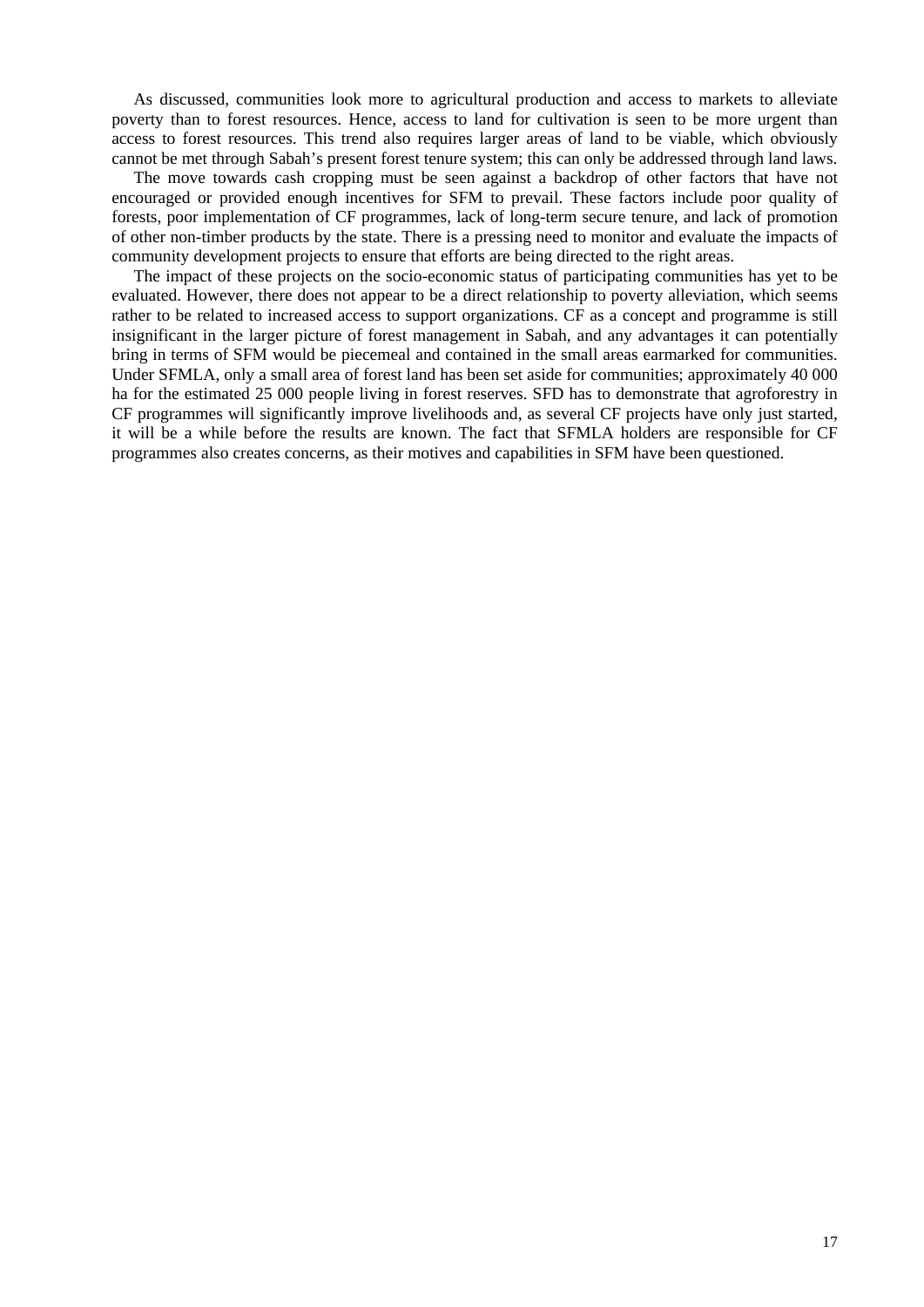## **Conclusion**

Although SFD is on the right path with its prescriptions and emphasis on long-term tenures and SFM through the shift to SFMLAs, forest management has not improved significantly over the past eight years, apart from in the FMUs under SFD management, which are subject to third-party verification assessments. The main obstacle for SFMLA holders may be financial, but there is still a lack of vision among the private enterprises and the state to make SFM achievable.

SFM and SFMLA look likely to lead to better tenure security for communities, if recent developments in the use of OPs are successful and can be scaled up. The combination of improving tenure security within forest reserves (instead of relocating communities) and community agroforestry programmes seems likely to improve the economic livelihoods of indigenous communities in the medium term. These are very new developments, which SFD has carried out in part to fulfil the requirement for certification, but which SFMLA holders have not attempted. Although it is still early, this development by SFD is acknowledged as an important and positive step in addressing social issues in forest management.

One common feature emerges from this discussion: the best practices achieved so far under Sabah's SFM approach to forest management are found in SFD-managed FMUs. This has been possible through the pursuit of SFD certification as an objective. Unless certification becomes a goal for the remaining FMUs, far more needs to be addressed at the policy level for SFM to be possible, e.g. through supporting the forestry industry over agriculture, particularly oil-palm, and creating incentives for CF systems to thrive. Without a change of mindset, suitable incentives and the right regulatory environment, it is unlikely that SFMLA holders can significantly improve the state of Sabah's forests and the livelihoods of indigenous communities in the foreseeable future.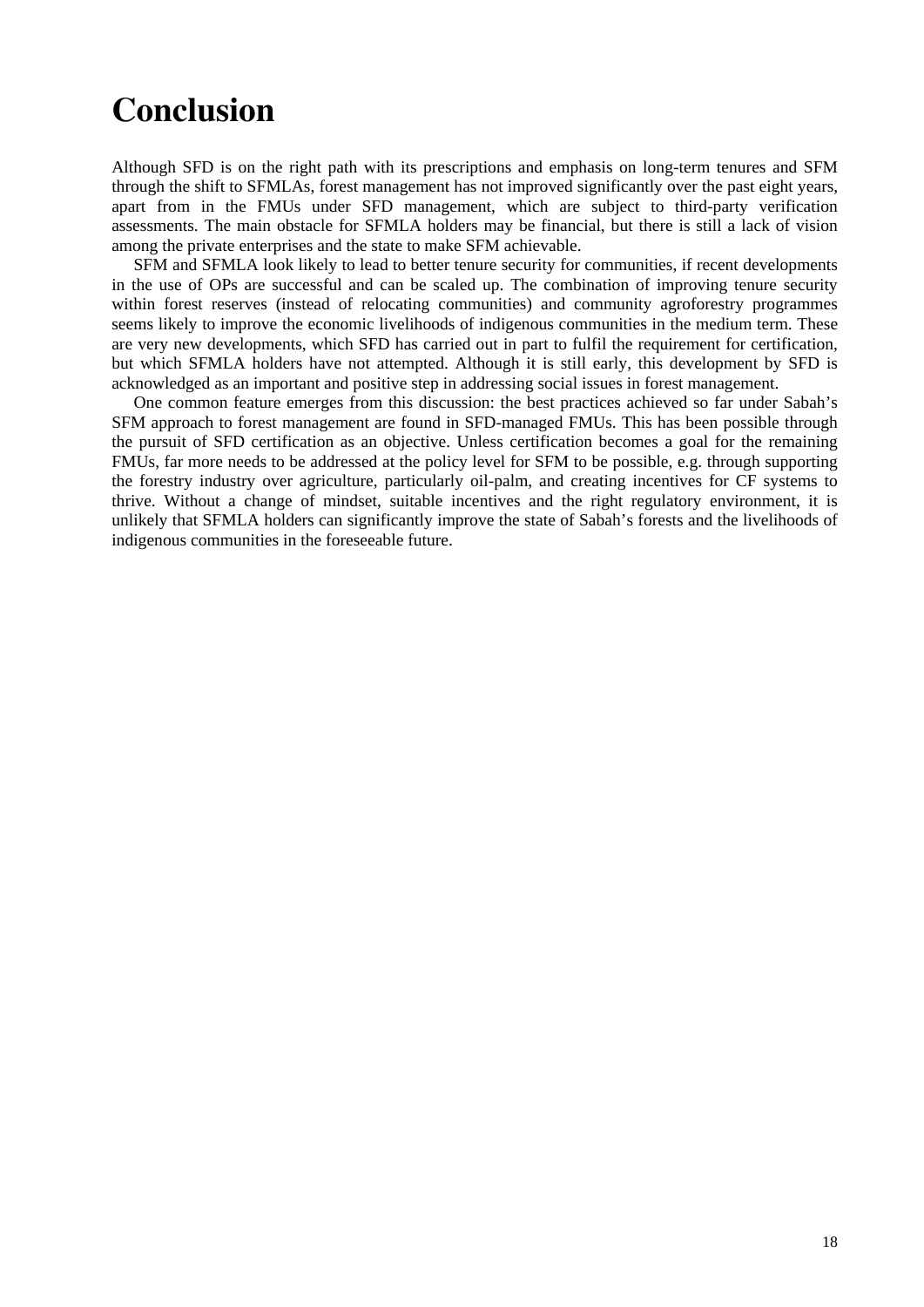## **Proposals for the way forward**

#### **FOREST MANAGEMENT**

Sabah has made significant steps in improving the management of existing forest resources through the establishment of the SFMLA system. While the prescription for achieving SFM is now available, there are many obstacles regarding the companies that can afford to manage extensive forest areas that have been depleted and require significant investment in silviculture and rehabilitation to become economically viable. The state government must look into making long-term forest management an economically attractive option compared with alternative land uses such as oil-palm. This requires incentives that may provide direct foreign investment and tax relief to the companies that need to invest in rehabilitating the forest. Other economic incentives, such as carbon trading and other environmental service markets, may be able to generate income through forest management. In addition, licensees' weaknesses in "total" forest management capacities must urgently be addressed.

SFMLA titleholders must invest in building the capacity to manage existing forest resources sustainably while incorporating the environmental and social needs of local communities. Companies need to conduct social assessments to verify the status of communities within the FMU and the extent to which each community is using the various areas within and bordering the FMU. These elements need to be incorporated into management planning, which should provide an appropriate social programme as well as systems for communication and conflict resolution. Areas that the communities are actively cultivating need to be identified and defined in terms of use rights, whether they are within the FMU or in adjacent state land areas. These activities should be carried out with the full participation of local communities.

Awareness raising and outreach work are important to ensure that both the private sector and local communities understand and support the need for SFM.

SFD should continue to focus on agroforestry within its CF programmes. The department needs to show that agroforestry can work on many levels: community livelihoods, forest rehabilitation and protection, and ecosystem services. The consistency of CF projects must also be assured, and SFD has set minimum guidelines for this, based on its own models for SFMLA holders.

#### **LAND TENURE AND USE RIGHTS**

Indigenous communities living within the state forest lands of Sabah must begin to address the concept of land tenure, ownership and use rights. The introduction of OPs is a good start, but considerations for land tenure need to take better account of Adat rather than only areas under continuous cultivation. Examples from other land tenure systems within Sabah's land laws, such as communal titles and indigenous reserve, should also be investigated.

Regarding boundary conflicts, community mapping should be carried out − with the full participation of local communities − to delineate clear boundaries according to traditional uses. Community mapping could also be used to draw up traditional use zones within forest reserves. Social forestry projects should take these into account when planning resources management, as part of the solution of conflicts between community livelihoods and other forestry or protected area objectives.

### **FURTHER WORK**

To understand the role of forestry and land tenure systems in poverty alleviation in Sabah, more research needs to be done across the state to determine the relationship between forest management and communities' economies. However, it is clear that security for local communities' livelihoods needs to include basic land rights and economic development, as well as forest conservation and rehabilitation. It is recognized that many of the actions recommended lie beyond the scope of forestry authorities alone, and will necessitate a broad-based strategy in which the state of Sabah provides basic facilities and economic opportunities to indigenous communities while maintaining long-term sustainable management of forest resources.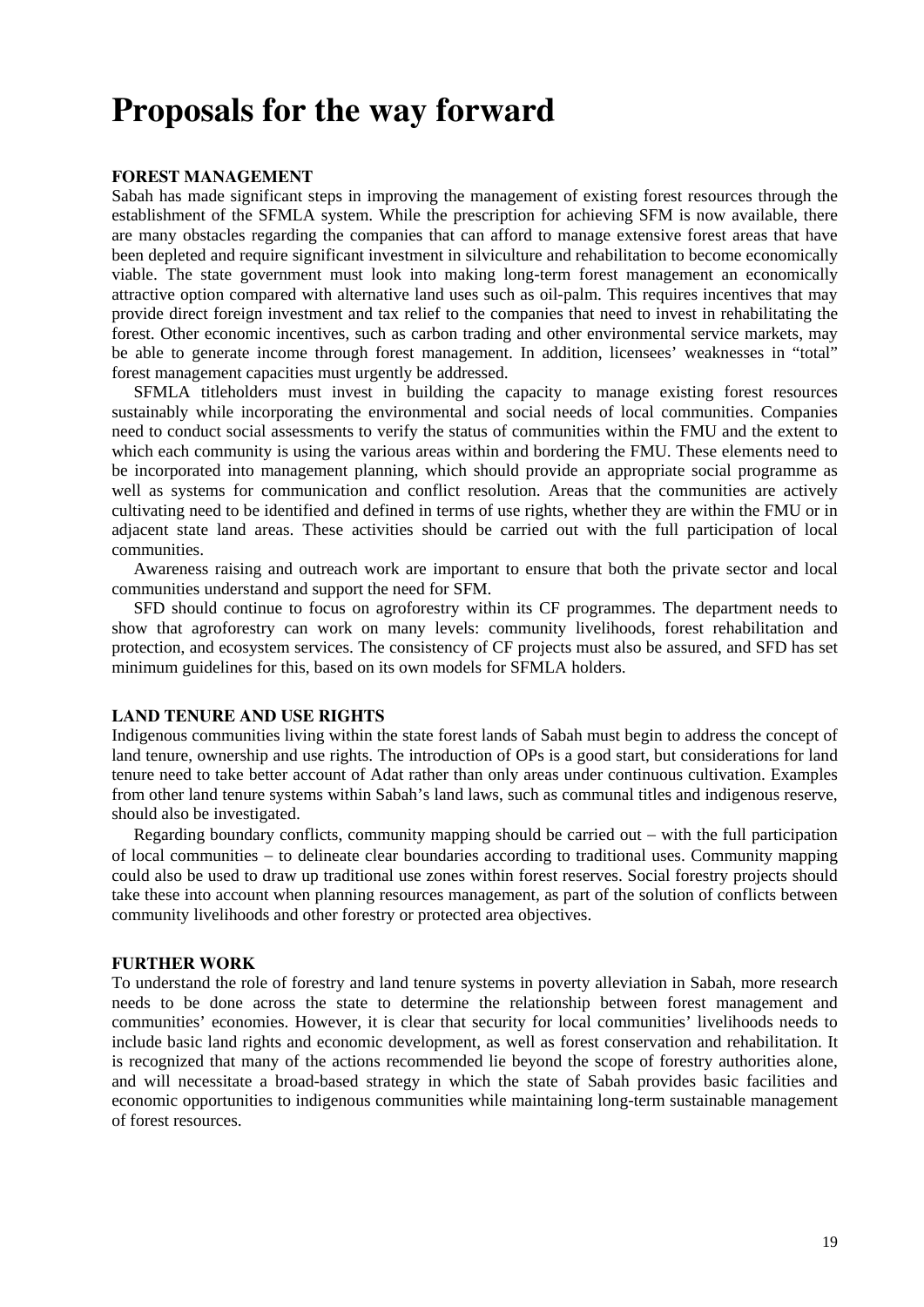## **References**

**Brookfield, H., Potter, L. & Bryon, Y.** 1995. *In place of the forest: environmental and socio-economical transformation in Borneo and the Eastern Malay Peninsula*. Tokyo, United Nations University Press. Available at: www.unu.edu/unupress/unupbooks/80893e/80893E0j.htm.

**Doolittle, A.A.** 2001. From village land to "Native Reserve": Changes in property rights in Sabah, Malaysia, 1950−1996. *Human Ecology,* 29(1): 69−98.

**Doolittle, A.A.** 2004 Powerful persuasions: The language of property and politics in Sabah, Malaysia (North Borneo), 1881–1996, *Modern Asian Studies,* 38(4): 821–850.

**EPU.** 2004. Case study Malaysia: 30 years of poverty reduction, growth and racial harmony. Shanghai Poverty Conference – Scaling Up Poverty Reduction. Putrajaya, Malaysia, Economic Planning Unit (EPU), Prime Minister's Department.

**IDS.** 1987. *Poverty study in Sabah (phase one): The Kudat Division, executive summary.* Available at: www.ids.org.my/publications/researchpaper/reportundertaken/poverty/report4.htm.

**IDS.** 1992. *Study on community forestry in Sabah, brief summary of findings.* Available at:

www.ids.org.my/publications/researchpaper/reportundertaken/forestry/report35.htm.

**IDS** 2005. *Review of Sabah's major economic indicators.* Draft final report, May 2005. Kota Kinabalu, Sabah, Malaysia.

**Lasimbang, A.** 2004. Community mapping in Malaysia: The use of community maps in resource management and protecting rights over Indigenous Peoples' territory. Paper presented at the Regional Community Mapping Network Workshop, 8 to 10 November, Diliman, the Philippines. Sabah, Malaysia, PACOS.

**Levang, P., Dounias, E. & Sitorus, S.** 2003. Out of the forest, out of poverty? Paper presented at the international conference on Rural Livelihoods, Forests and Biodiversity, 19 to 23 May 2003, Bonn, Germany. Bogor, Indonesia, CIFOR.

**Long, B., Henriques, J., Andersen, H.S., Gausset, Q. & Egay, K.** 2003. Land tenure in relation to Crocker Range National Park. *ASEAN Review of Biodiversity and Environmental Conservation*, January to March 2003. Available at: www.arbec.com.my/pdf/art5janmar03.pdf.

**Mannan, S. & Yahya, A.** 1997. Sustainable forest management in Sabah. Seminar on Sustainable Forest Management. 22 November 1997. Kota Kinabalu, Sabah, Malaysia.

**Martin, R.A.** 2004. Socio-economic status of selected participants of community forestry project in Kudat and Sandakan regions, Sabah. Putra, Malaysia, Faculty of Forestry, University Putra Malaysia. (unpublished M.Sc. thesis)

**Miyamoto, M.** 2004. Study on agroforestry systems of local people in Sabah: Results of socio-economic section of agroforestry project funded by the Japan International Research Center for Agricultural Sciences (JIRCAS), in collaboration with Sabah Forestry Department. (unpublished report)

**Raleigh International.** 2003. Kampung Gana: A community working together to succeed. Participatory planning for community development, compiled by J. Newnham, University of British Columbia, Canada. (unpublished report)

**Salleh, M.N., Aswati, S. & Annie, G.** 2004. Forestry and rural poverty. Kuala Lumpur, Tropbio Sdn. Bhd. (unpublished report)

**Sinajin, S.** 1995. *Preliminary results of monitoring of community forestry project in Kelawat Forest Reserve.* Sabah, Malaysia, Social and Urban Forestry Section, SFD.

**Sinajin, S.** 1997. Guidelines to social forestry extension programmes. Sabah, Malaysia, Social Forestry Section, Management and Control Division, SFD.

**UNDP.** 2004. HDRStats/Poverty Reduction Network Consolidated Reply. Query: Malaysia – defining a new poverty line, prepared by S. Renner, L. Gascho and S. Kurukulasuriya, 13 August 2004.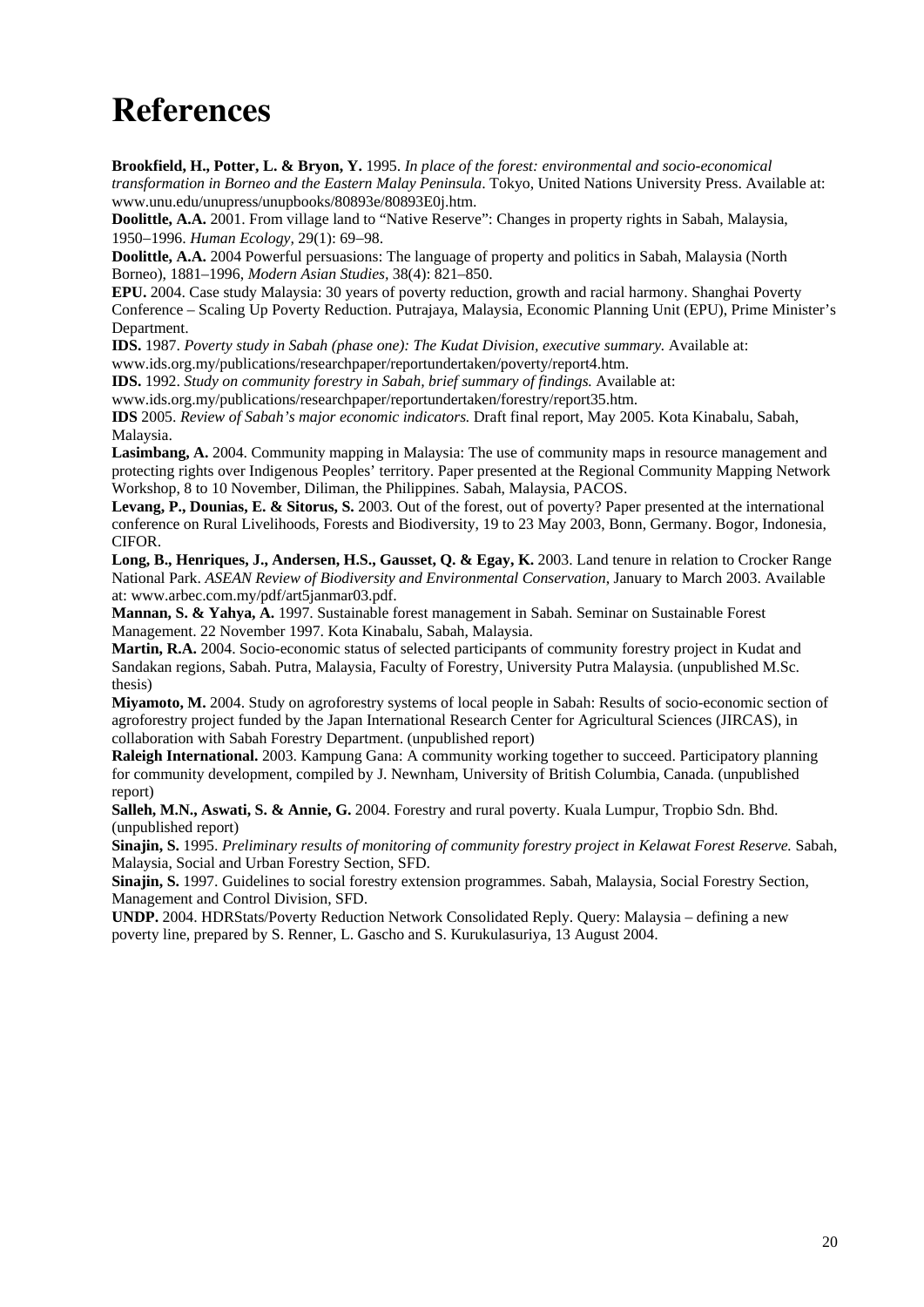## **ANNEX 1: COMPLETED MATRIX**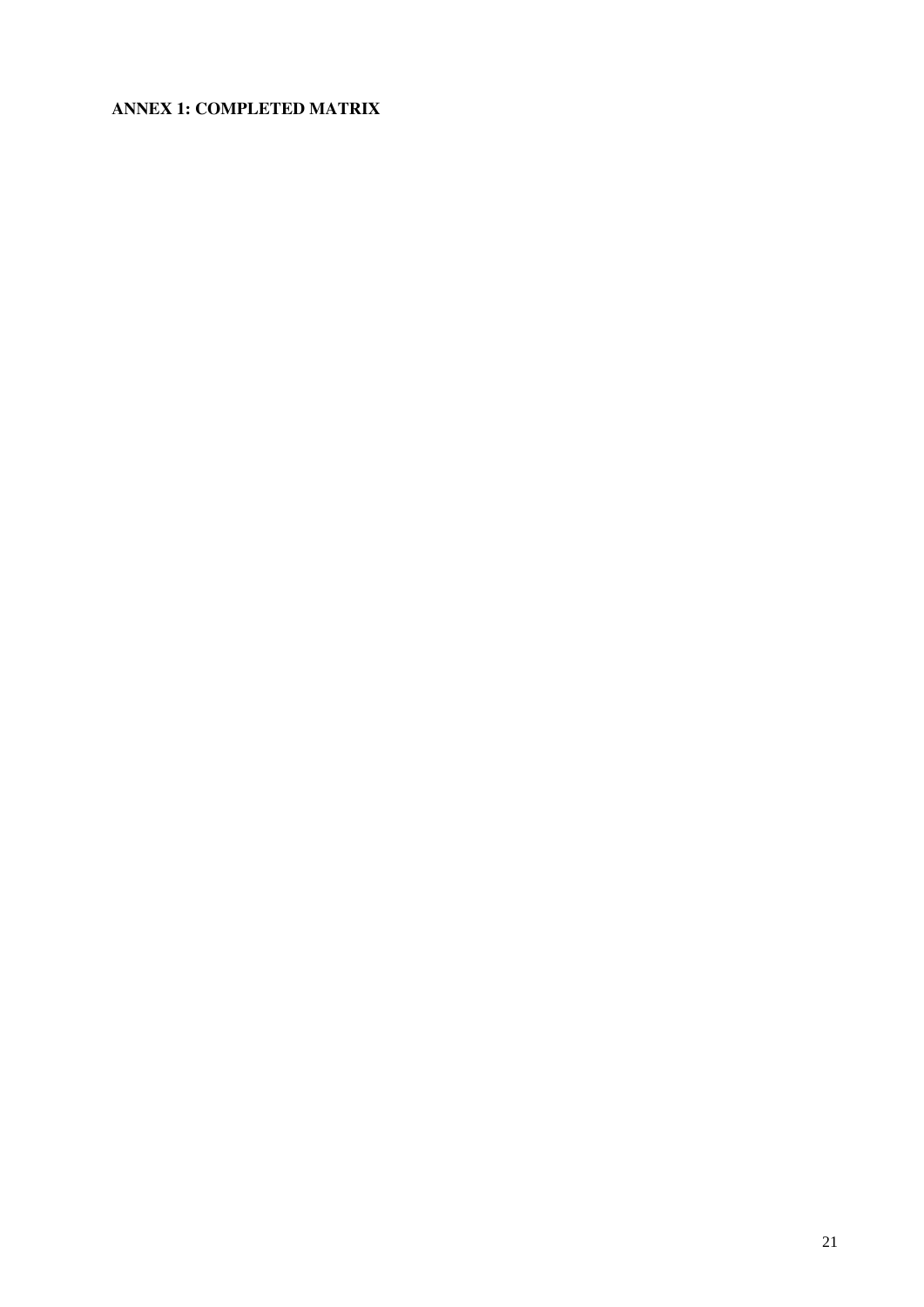## **ANNEX 2: RELEVANT LEGISLATION**

## **Legislation regarding forest ownership and tenure in Sabah:**

Forest Enactments, 1968 Forest Rules, 1968 Parks Enactment, 1984 Parks (Amendment) Enactment, 1996 Conservation of Environment Enactment, 1996 Land Ordinance, Sabah Cap. 68 Land Acquisition Ordinance, 1950 Local Government Ordinance, 1961 Native Courts Enactment, 1992